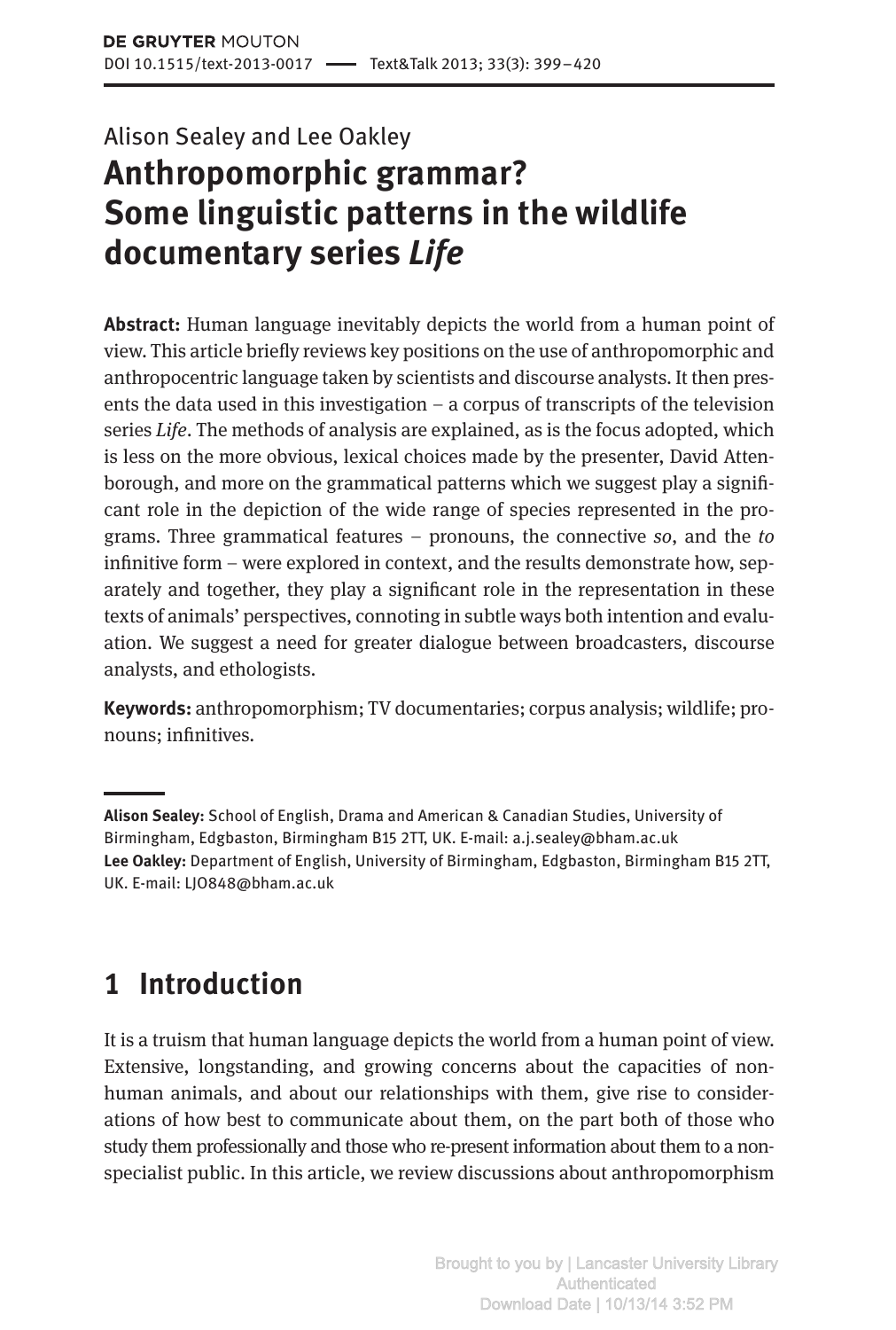and anthropocentrism among scientists and discourse analysts, before turning to the data used in this investigation – a corpus of transcripts of the television series *Life*. We then explain the methods of analysis used, which focus less on the more obvious, lexical choices made by the presenter, David Attenborough, and more on the grammatical patterns which we suggest play a significant role in the depiction of the wide range of species represented in the programs.

# **2 Attitudes to anthropomorphic language in science writing**

In the late nineteenth century, the notion of an absolute barrier between humans and other animals was threatened by the publication of Darwin's theory of evolution. While it was gradually recognized that the physical makeup and sensory organs of other species may not be so different from those of humans, there was also caution about assuming too much similarity. It was around this time that the term "anthropomorphism" came to be extended from "ascription to angels and God of human qualities" to include the projection of the latter on to animals (Wynne 2007: 126). Wynne quotes George Herbert Lewes (from the *Oxford English Dictionary* 2006), writing on the "vision of mollusks (which, he believed, had only rudimentary sensitivity to light)":

"We speak with large latitude of anthropomorphism when we speak of the 'vision' of these animals. . . Molluscan vision is not human vision; nor in accurate language is it vision at all. . ." (1860, p. 359). He went on, "... we are incessantly at fault in our tendency to anthropomorphise, a tendency which causes us to interpret the actions of animals according to the analogies of human nature" (1860, p. 385). (Wynne 2007: 126)

In 1893, the comparative psychologist Charles Lloyd Morgan put forward his "basal canon," which advocated assuming no "higher" faculties in animals than were warranted to explain their behavior. The context is identified by Kimler (2000: 854) as "irresolvable tensions – evolutionary continuity *vs.* the separate quality of human abstract reasoning; objective observation *vs.* subjective experience; blind selection *vs.* intentionality." Morgan's canon laid a foundation for the convention in scientific writing of avoiding attributing to animals characteristics for which there was no clear evidence: "we are logically bound not to assume the existence of . . . higher faculties" without such evidence (cited in Sober 2005: 91).

In the early twentieth century, the role of empirical evidence became more prominent. Practitioners of the young discipline of psychology, who sought to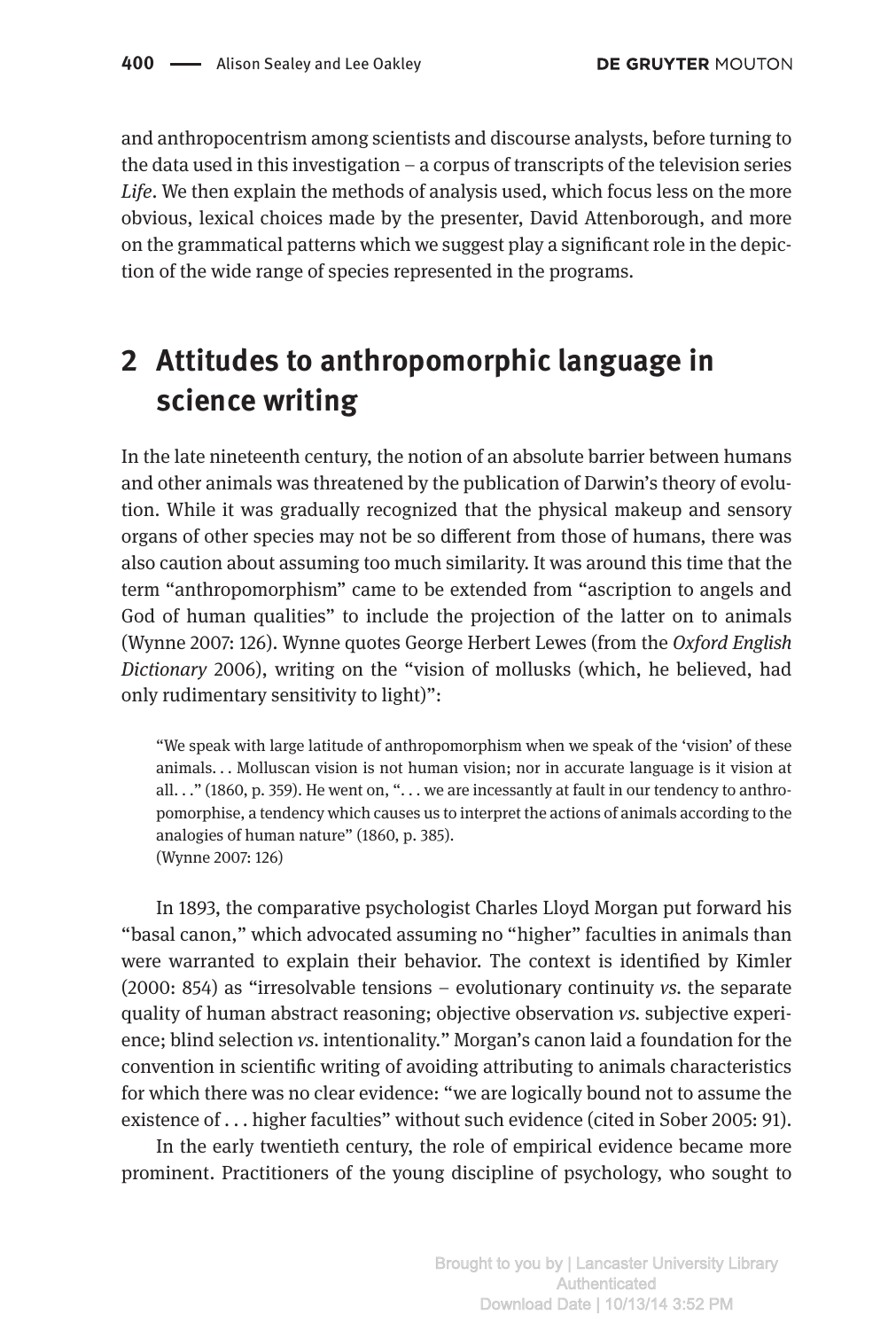have it recognized as "a purely objective experimental branch of natural science" (Watson 1913: 158), proposed that both humans and animals should be investigated in equivalent ways, but that this should be without reference to the unobservable inner workings of mind or consciousness. Some aspects of terminology were stipulated: "I believe we can write a psychology, ... [which would] ... never use the terms consciousness, mental states, mind, content, introspectively verifiable, imagery, and the like" (1913: 166). This behaviorist approach discouraged the use of terms which implied knowledge of animals' (or people's) thoughts or emotions, seeing descriptions "concerning immediate experience" and "attempts at direct intercommunications" as the province not of science but of "the arts and . . . metaphysics" (Tolman 1935: 356).

By the middle of the last century, Tinbergen, credited with defining the field of ethology (Wynne 2007), was still drawing attention to the perils of subjective terminology, observing that though "one rarely meets with [subjectivism] in its crudest form ('the animal attacks because it feels angry'), . . . in its subtler forms it is still very much with us" (1963: 413), and he was concerned that concepts such as "play" and "learning" had not been – and perhaps could not be – "purg[ed]  $\dots$ completely from their subjectivist, anthropomorphic undertones." By 1967, the unacceptability of "any application of human-oriented language to the activities of other animals" was clearly being stated: "Anthropomorphic or teleological thinking has no place in a scientific study of animal behaviour" (Keeton 1967: 452, in Kennedy 1992: 1). Such proscriptions on the use of mentalistic descriptions of animals' actions are summarized by Boakes (1992: 22, cited in Griffin 2001: 29): "Attributing conscious thought to animals should be strenuously avoided in any serious attempt to understand their behaviour, since it is untestable, empty [and obstructionist]."

However, in more recent decades, there have been various reactions against proscriptions on anthropomorphic thinking and therefore on the use of anthropomorphic terminology. These developments can be seen as of two broad types. One view permits anthropomorphic terminology, but it is understood that this is just a convenience, a metaphor, not to be taken literally. The second is ontological, a more profound rejection of the rationale behind the proscription, from the position that "It is narrow minded to believe that we are the only species with minds or the only species that can think, make plans, and experience pain and pleasure" (Bekoff 2003: 55).

Within the first perspective, there are those who tolerate the use of anthropomorphic language and others who actively endorse it, at least to a limited extent. Arguments for the former position include the lack of available alternative ways to describe animals and their behavior, and the necessity of communicating in simple terms to lay audiences (including television viewers). Less pragmatic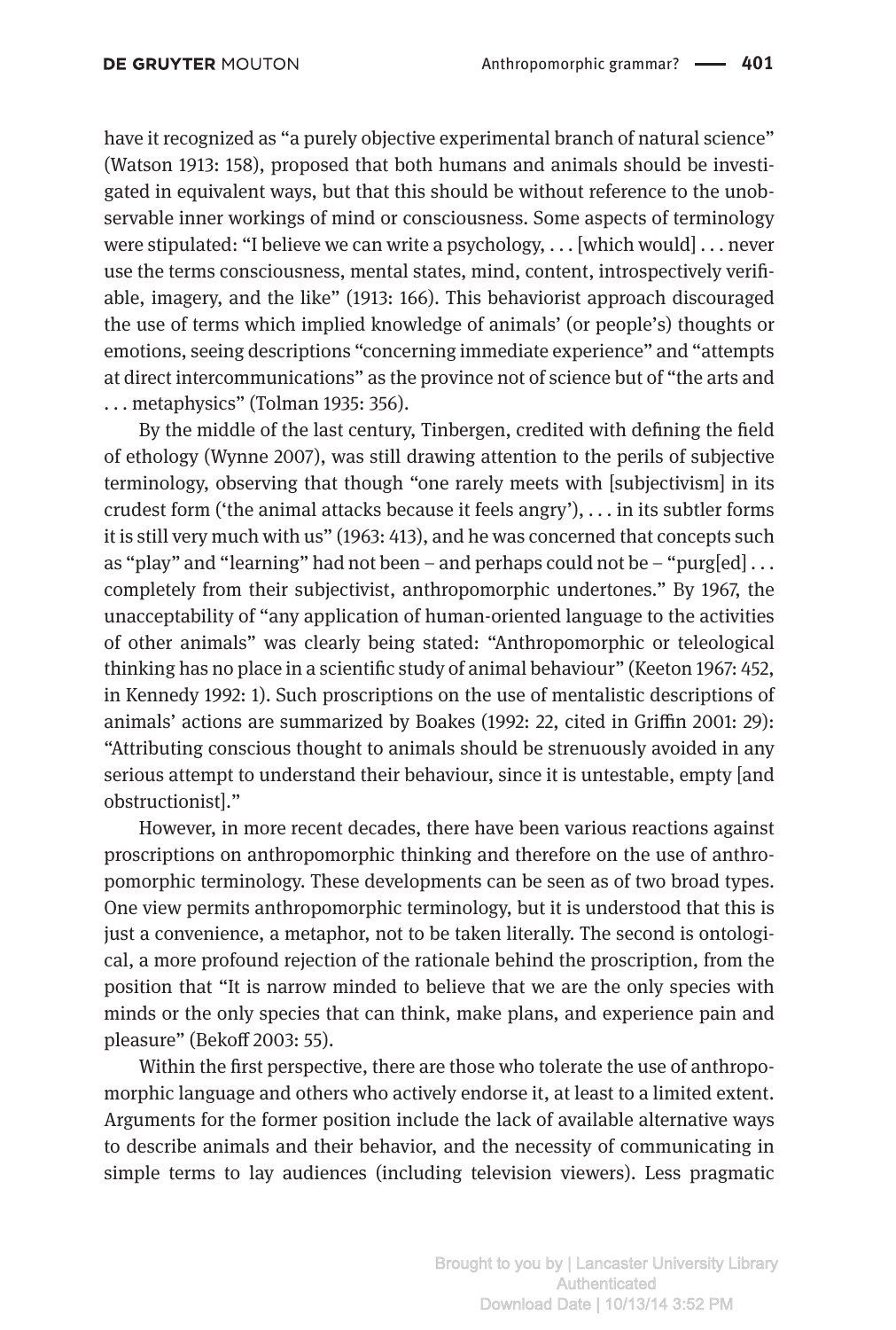reasons, according to Allen and Hauser (1991: 223), for making use of "mentalistic vocabulary or moderate anthropomorphism" include the potential of such resources to provide a "heuristic role in hypothesis generation (Dennett 1983, and Asquith 1984) and this view has been endorsed by some researchers of animal behavior (e.g., Burghardt 1985)."

Allen and Hauser (1991: 222–223) report that terms such as *strategy*, *deceit*, *cheating*, and *rape* are sometimes used "with explicit disavowals of the necessity to invoke any mental states underlying the behaviors described by these terms," so that the "metaphorical use of terms such as 'deceit' is an accepted part of behavioral ecology which must be understood on its own terms." On the other hand, they point out that "[o]ther researchers in both behavioral ecology and experimental psychology have intended their use of mentalistic vocabulary much less metaphorically. This is particularly true of those whose research has focused on cognition in nonhuman primates." The growth of cognitive ethology has led to an explicit engagement with "the subjective emotions, desires, beliefs, and behavioral choices [of animals] intended to achieve certain results or avoid others" (Griffin 2001: 23). Cognitive ethologists – and others – now defend descriptions of animals that use terms associated with humans, although the debate about how acceptable this is continues; for a recent review, see Asquith (2011).

To summarize: It has been established that human-like language for the description of animals is to some extent unavoidable; some commentators believe that a tendency toward anthropomorphism "is probably programmed into us genetically as well as being inoculated culturally" (Kennedy 1992: 167). Once explicitly proscribed and deemed unscientific, human-like terms for animals' actions are now more widely accepted – though to different extents and for different reasons – among those who research and report on animals and their behavior. We turn now to the more centrally linguistic literature.

#### **3 Discourse analysis and anthropomorphic language**

Space does not permit an extensive discussion of the relationships between physical reality, sensory perception, and linguistic representation. Systemicists have noted that both "the world of our experience" and the way that the lexicogrammar construes our experience are "highly indeterminate" (Halliday 2004: 173), and, more specifically, analysts such as Davidse (1992: 132) explore in detail the gradient categories, including of degrees of animacy and agency, that encode such "shifting meanings." Meanwhile, the way in which language "emerges organically from the interaction of varied inherent and experiential factors" (Langacker 1991: 1), giving rise to prototypical categories, has occupied cognitive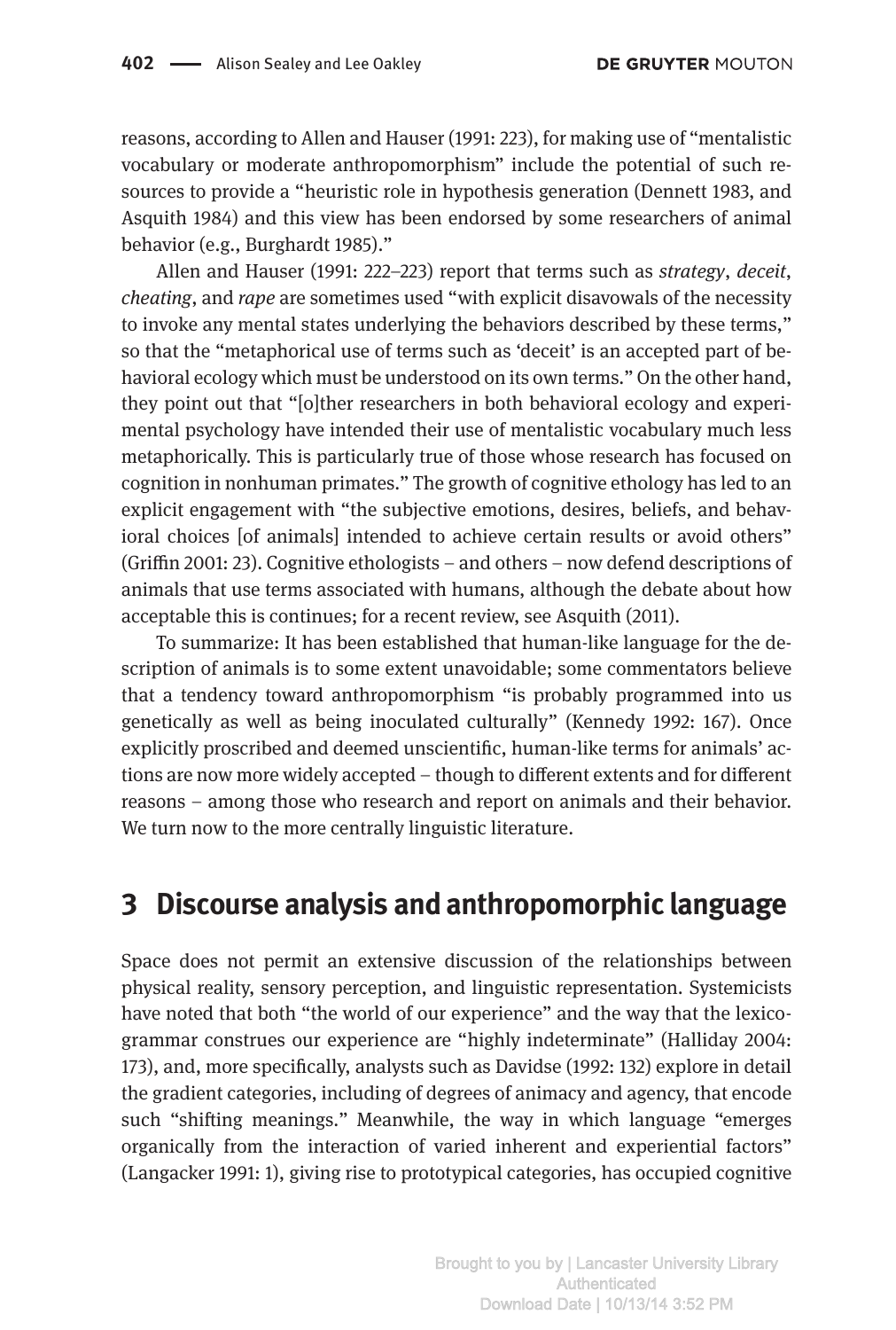linguists, who also speculate about the degree to which human perception and animal perception overlap (e.g., Wierzbicka 1996, 2004). Langacker (1991: 307) proposes that "whether an entity is human, animate, physical, or abstract is a matter of its intrinsic character," and that we are predisposed to empathize more with those entities with which we share "likeness and common concerns."

At the same time, a growing body of linguistic work has begun to consider explicitly the representation of animals in various genres, often from a perspective that is critical of their treatment at the hands of humans. Rather than being concerned with anthropomorphism, then, this research is largely about anthropocentrism. Areas of investigation include: how animals killed for meat are represented discursively (Stibbe 2001, 2003; Dunayer 2003); how "nature" (in the form of both animals and inanimate phenomena) is represented as "an exploitable commodity" and "a territorial possession" (Goatly 2002: 25); Goatly (2006) and Keulartz and Van der Weele (2008) have explored the role of metaphor in discourse about animals, and Kemmerer (2006) coins the term "anymal" as a way of filling the lexical gap she perceives in the language for animals other than humans.

Although some researchers consider grammatical patterns (see below), the main focus of this kind of study is usually lexical – considering the nouns, verbs, and adjectives which label different species and their actions and behavior. In this, the discourse analysts' perspective tends to continue that of the animal scientists. As Asquith (2011) notes:

Much of what has been written with regard to anthropomorphism by primatologists and ethologists is about vocabulary: whether, how or why particular terms or more generally intentional vocabulary are permissible when referring to animals. (Asquith 2011: 239)

Within linguistics, an obvious exception is the contrastive work which identifies both lexical and grammatical differences across languages, including in the way humans, animals, and other entities are construed, where number systems, case markers, and so on, as well as items of vocabulary, display variation. (See, for example, Lucy [1992] on Yucatec Maya; Yamamoto [1999, 2006] on Japanese.) Our focus here, however, is on English, and specifically the language of the wildlife documentary.

## **4 The wildlife documentary genre**

Among the many kinds of discourse where nonhuman animals are prominent, wildlife documentaries are "a prism through which we can examine investments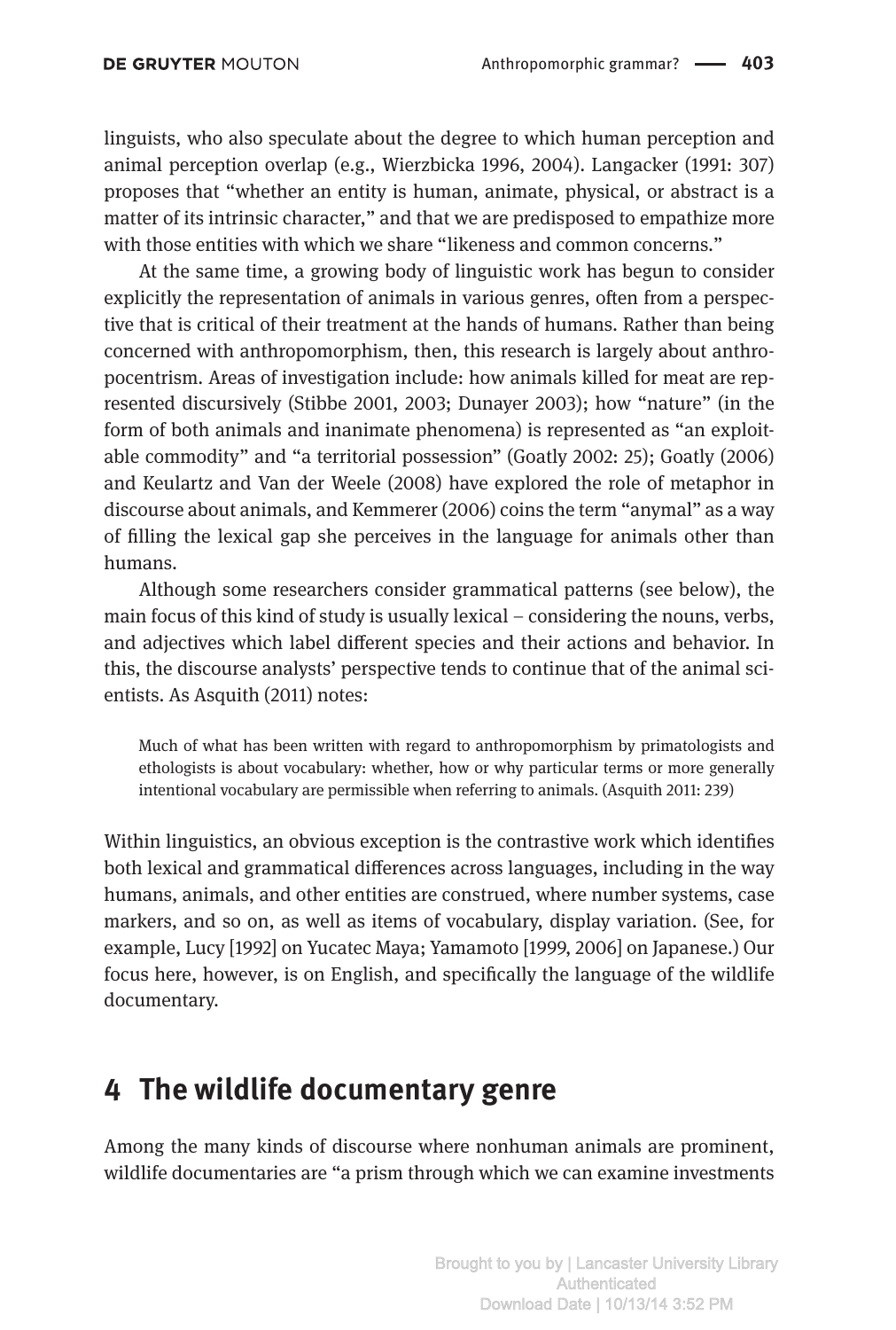in dominant ideologies of humanity and animality" (Chris 2006: xiv), so that they are potentially influential on how animals are perceived, discussed, and thought about (Dingwall and Aldridge [2006: 147], though see Bousé [2000: xiv] for a more cautionary take on the influential aspects of wildlife documentaries), and are for most people their chief (or in some cases, only) source of "contact" with foreign and exotic animals (Jacobs and Stibbe 2006: 1). As Chris (2006) points out, they both define and refine the concept of animality, and are thus particularly fruitful for exploring patterns in discourse where animals are the main topic. Implicated in the potential anthropomorphism of all such documentaries are not only the words used, but also the images, film techniques (such as time-lapse photography, composition of shots and camera angles, digital manipulation of images), and accompanying music (e.g., Bousé 2003; Elliot 2001; Horak 2006; King 1996). While it is acknowledged that these are all integral to these texts as a whole, the focus in this analysis is specifically on choices within the language itself, so these other aspects, while we recognize that they may influence audience perceptions, can only be touched on here.

Within this genre, the contribution of the internationally celebrated natural history presenter, David Attenborough, is hard to overestimate. The programs with which he has been associated are frequently cited as some of the most respected and representative of the wildlife documentary genre (Chris 2006: xii), and the present study uses those in the BBC television series *Life*. This prizewinning series was first broadcast on the BBC in 2009, and subsequently by media companies across the world.

Attenborough's style of commentary has received some criticism for its anthropomorphizing, a charge of which he is well aware (Attenborough 1982; Elliot 2001: 289; King 1996; Léon 2005), but, like all wildlife television presenters (see Siegel 2005), he has to manage competing demands; on the one hand, he is required to create and maintain audience interest, and on the other, he has to be aware of misrepresenting species by over-drawing the parallels with human beings. In a critical review of a book about the language of animal studies, Boakes (2001: 397) highlights a contrast between the language of popularizing presenters in wildlife television programs and that used for reporting research in academic journals. The former, he says, "use language that is entirely unrestrained in its attribution of human-like mental states to the nonhuman stars," whereas academic research is described (and there is, he maintains, "no puzzle here") in "an entirely different language, one that attempts to eliminate anthropomorphic terms." However, as we have seen, the issue is not quite as simple as this. Not only is there not a consensus about how undesirable anthropomorphic language really is, any commentator is also constrained by various features of language itself. Kennedy (1992: 158) argues for terminology that is "free of teleological, anthropo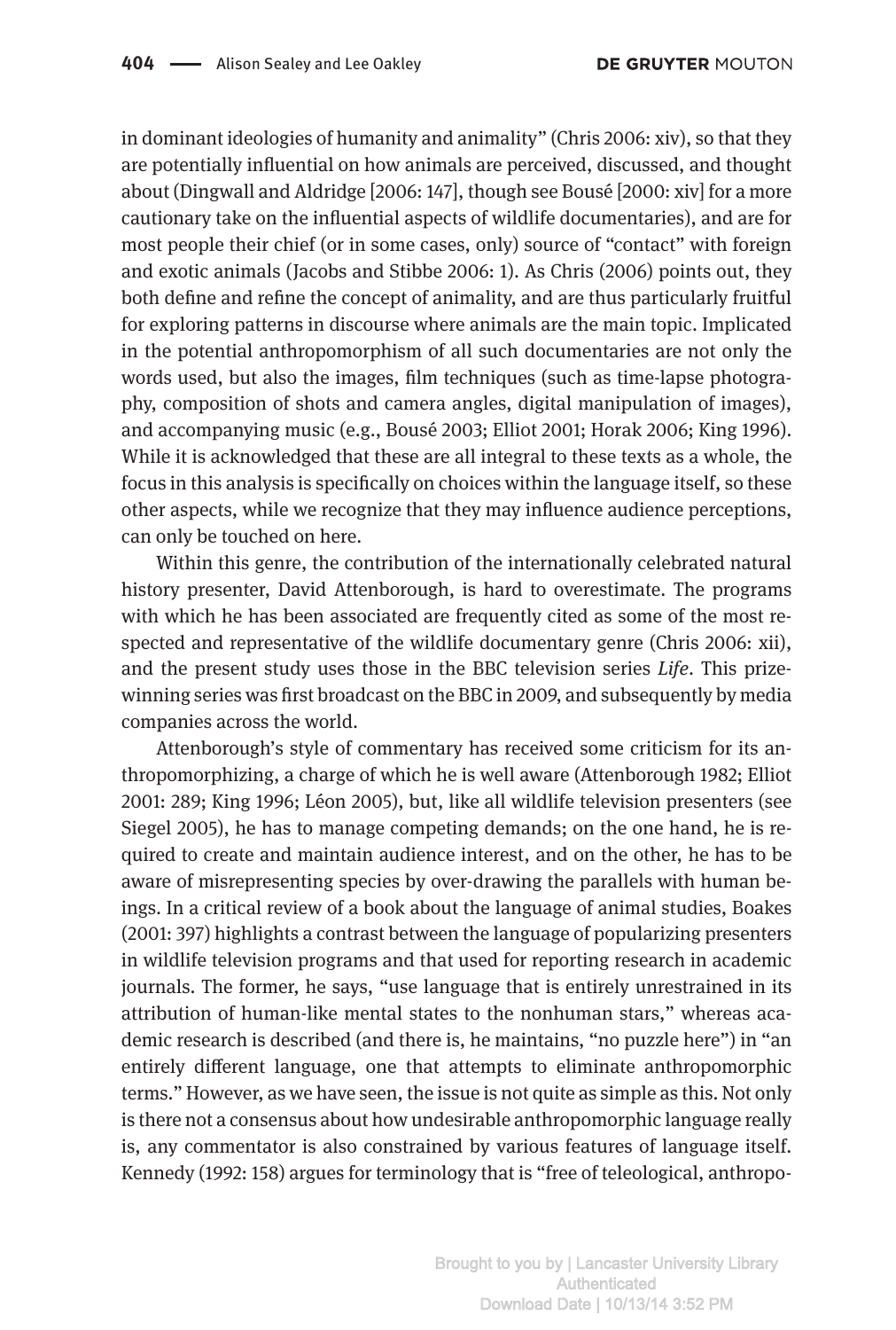morphic overtones" – and in this he is at odds with some cognitive ethologists. Even from this position, though, he recognizes that attempts to abide by such a goal are "usually clumsy and prolix because they are inevitably strained compared with our everyday speech." Furthermore, he argues, these inherent constraints lead to less "innocent" outcomes than is the case with many other metaphors and analogies, because "anthropomorphic analogies for animal behaviour . . . readily generate misunderstanding" (1992: 159). Kennedy is concerned here with what he calls "unconscious" or "unwitting" anthropomorphism, a result of "our in-built tendency to think of animal behaviour subjectively as we think of our own" (1992: 35), which can mean that "[i]t is often hard to tell whether an author's anthropomorphic language is of the mock or the genuine variety, or unthinkingly ambiguous" (1992: 90).

### **5 Between lexis and grammar**

We argue elsewhere (Sealey and Oakley 2013) that the *Life* programs differentiate among various kinds of creatures in the degree to which they are depicted as acting from desire and intention. Where this implication is carried by the choice of vocabulary, viewers are likely to notice the quite obvious, and probably intentionally humorous, examples of anthropomorphism. The musical and visual channels may emphasize this. For instance, in one sequence, from the episode *Creatures of the Deep*, a male cuttlefish mates with a (smaller) female, after which a second male cuttlefish comes into view, and we are told that, being small, "he" is not likely to be able to mate without being attacked by other males. But the film shows the small male changing color, thus now resembling a female, and edging closer to the larger male. Next, the image becomes a close-up of one of the larger male's eyes (which appears to be scrutinizing something – a second "female"?), followed by a downward angle shot of the "disguised" smaller male swimming around in front of the larger male, to the accompaniment of a light, jovial tune. The commentary here includes a series of vocabulary choices which connote a human perspective and cultural values, especially about sexual fidelity:

*masters of deception; sneaky; disguise; he thinks his luck is in; another female to add to his conquests; sly, cross-dressing; holding his nerve; the sneak; she isn't choosy; surreptitiously mates with him right under the larger male's tentacles; masterful males; little sneaks; she'll have all the bases covered*.

The visual, musical, and lexical channels mutually reinforce this knowingly anthropomorphic sequence. However, presenters are more constrained by, and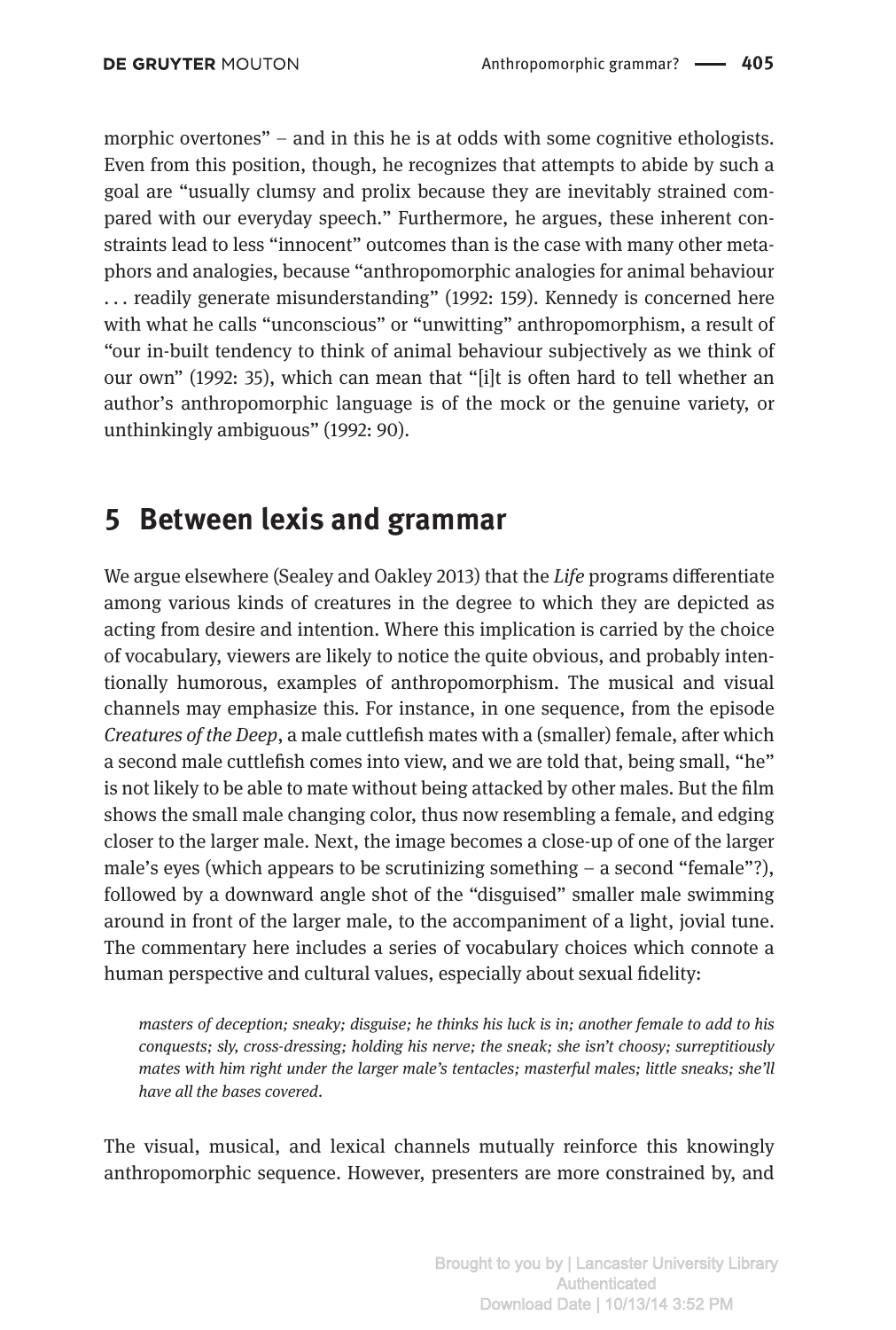viewers less likely to be aware of, the nature of those linguistic resources which fall nearer to the grammatical end of the lexical-grammatical system.

In each case, we start from a grammatical feature, but from a perspective which recognizes that the phenomenon we are interested in, namely the implied attribution of human-like capacities and behavior to nonhuman creatures, arises from interactions between lexis and grammar (e.g., Halliday 2004; Hunston and Francis 2000). Our approach thus illustrates something that has been demonstrated extensively by corpus analysis, which is that "the boundary between content and function words is fuzzy" (Stubbs 2004: 118). All the items we have selected for closer investigation are frequent words, and these, says Stubbs (2004: 118), "are frequent because they occur in frequent phrases. In these phrases, frequent words are often delexicalized, because meaning is dispersed across the whole phrase." For these reasons, our attention falls on that area "around the middle" of the grammar–lexis continuum, described by Halliday (2004: 45) as "rather large and fuzzy closed systems or . . . somewhat determinate and limited open sets."

Somewhere at the intersection between the lexical process of naming (in this case, creatures) and the grammatical resources that link lexical items into propositions is the pronoun system. Like some previous researchers, we noted the recurrence of switches between gendered and neuter pronouns in some of the episodes, and this was chosen as one focus for further analysis. Studies of the frequency and discoursal effects of pronoun choice include that by Gupta (2006: 107), who sees the selection of *who* rather than *which* as a marker of "a high level of sentience in a nonhuman animal," finding in her corpus analysis that *who* is typically used with "primates, and animals commonly used as companion animals," while "animals commonly used as food are more likely to be followed by *which*" (2006: 114). An analysis of the British National Corpus (Gilquin and Jacobs 2006) revealed various patterns in which the relative pronoun *who* may be used for a nonhuman animal, concluding that its use does not necessarily imply a positive representation. Use of the gendered pronouns usually confers greater individuality on to living creatures than the neuter *it*, and commentators have observed how such language choices in wildlife documentaries may invoke ideological aspects of human gender roles and sexuality (Chris 2006; Crowther 1999; Crowther and Leith 1995). Less extensively discussed in this context is generic *you*, although Myers and Lampropoulou (2012) report a wide range of uses for this apparently straightforward item in the genre of research interviews. Within the telling of narratives, according to Kitagawa and Lehrer (1990: 739), shifts to impersonal *you* tend to have a semantic–pragmatic function, occurring in the kind of "life drama episode that is potentially applicable to anyone at all" (1990: 750), "somewhat like 'Everyman' in a medieval morality play" (1990: 752). In this study,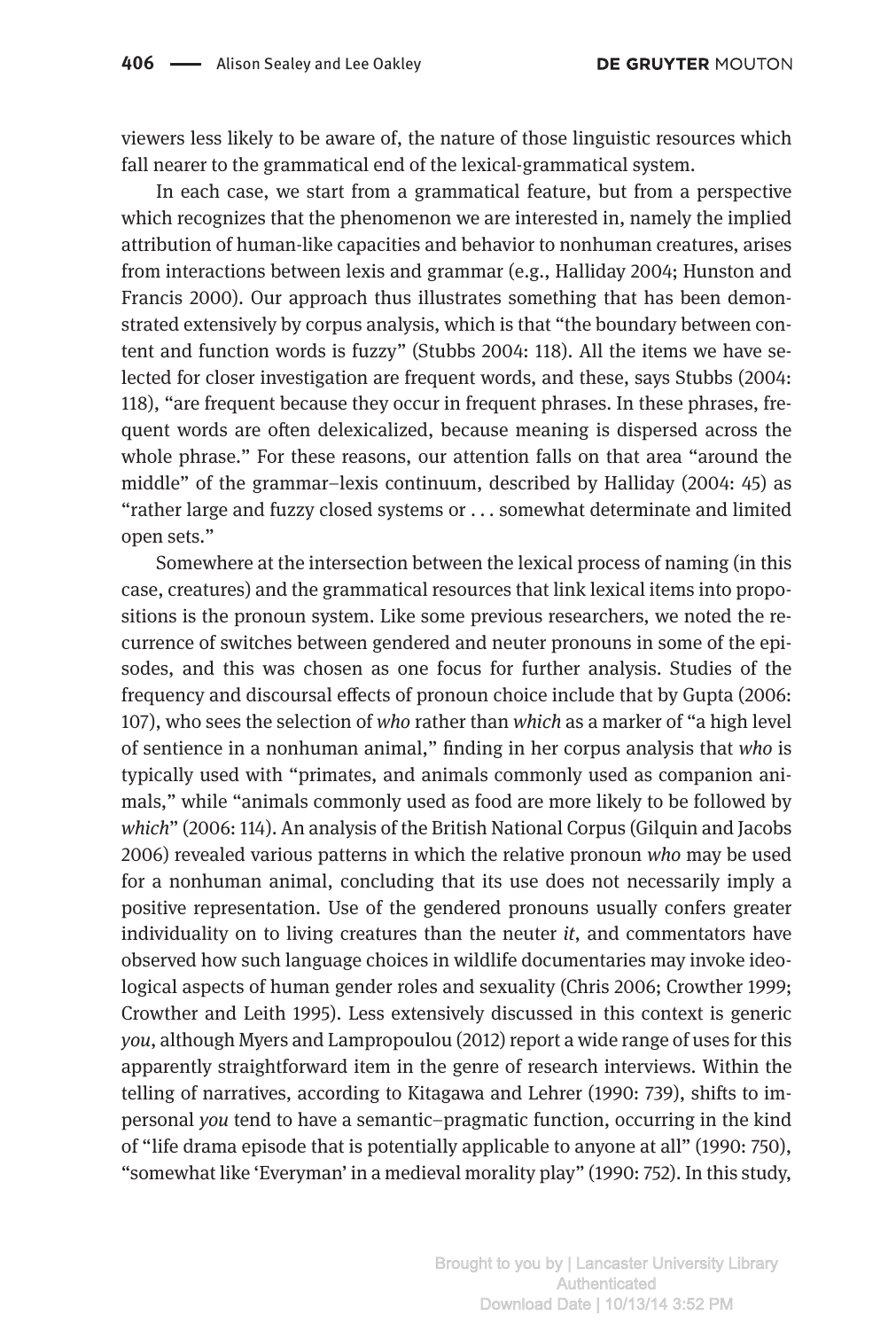as well as looking at gender pronouns and the *who/which* choices, we explore the use of *you* as a means of establishing empathy between commentator, audience, and the animals represented.

Close contact with the data also drew our attention to the way in which connections between sequences of behavior are often implied, though not stated explicitly, by the use of the connective *so*. Clauses with *so* "may be either resultative or purposive" (Toolan 1990: 242), and it is not always possible to determine which is intended. Similarly, "purposive clauses are often infinitival" (1990: 242; see also Schulte 2007: 512; Egan 2008), and it can be even more difficult to interpret events as either "consciously intended or arbitrary" (Toolan 1990: 242). We explored how purpose and intention are construed in our corpus by *so* (*that)* constructions, and by *to* infinitives.

Our study, then, explores in greater detail these features of the data. We aim to illuminate how they serve to "animate" the creatures depicted, and how they help the presenter to deal with the unresolved (and probably unresolvable) question of the extent to which the creatures' actions are prompted by thoughts, feelings, or intentions. In the next section, we describe the data in a little more detail, and then present the analytical methods we used to identify and explore these linguistic patterns.

#### **6 Data and method**

As mentioned above, the data comprises transcriptions of the spoken commentary to all ten of the 50-minute long episodes of the series *Life*, a total of just under 30,000 words. After the first, introductory episode, "Challenges of Life" (henceforth abbreviated to (*Ch*)), each of the others focuses on a different theme: "Reptiles and Amphibians" (*Re)*, "Mammals" (*Ma*), "Fish" (*Fi*), "Birds" (*Bi*), "Insects" (*In*), "Hunters and Hunted" (*Hu*), "Creatures of the Deep" (*Cr*), "Plants" (*Pl*), and "Primates" (*Pr*). Although two of these (*Ch*) and (*Hu*) survey creatures of different kinds, the organization of the other episodes means that there is at least a loose correspondence between the episode and the kinds of species foregrounded in it. Once transcribed, the texts were converted to text-only format and collated into a digital corpus. The program WordSmith Tools (Scott 2008) was used for calculating the frequencies of individual items, for concordance analysis.

The pronouns investigated were: *he, him, himself, she, her* (as pronoun, not determiner), *herself, you, your, yourself, who,* and *which*. As the plural forms of both gendered and neuter pronouns, *they* and *them* were not included. With its high frequency with a wide range of referents beyond living things, *it* poses particular problems for analysis. A combination of the "local grammar" tool TextTool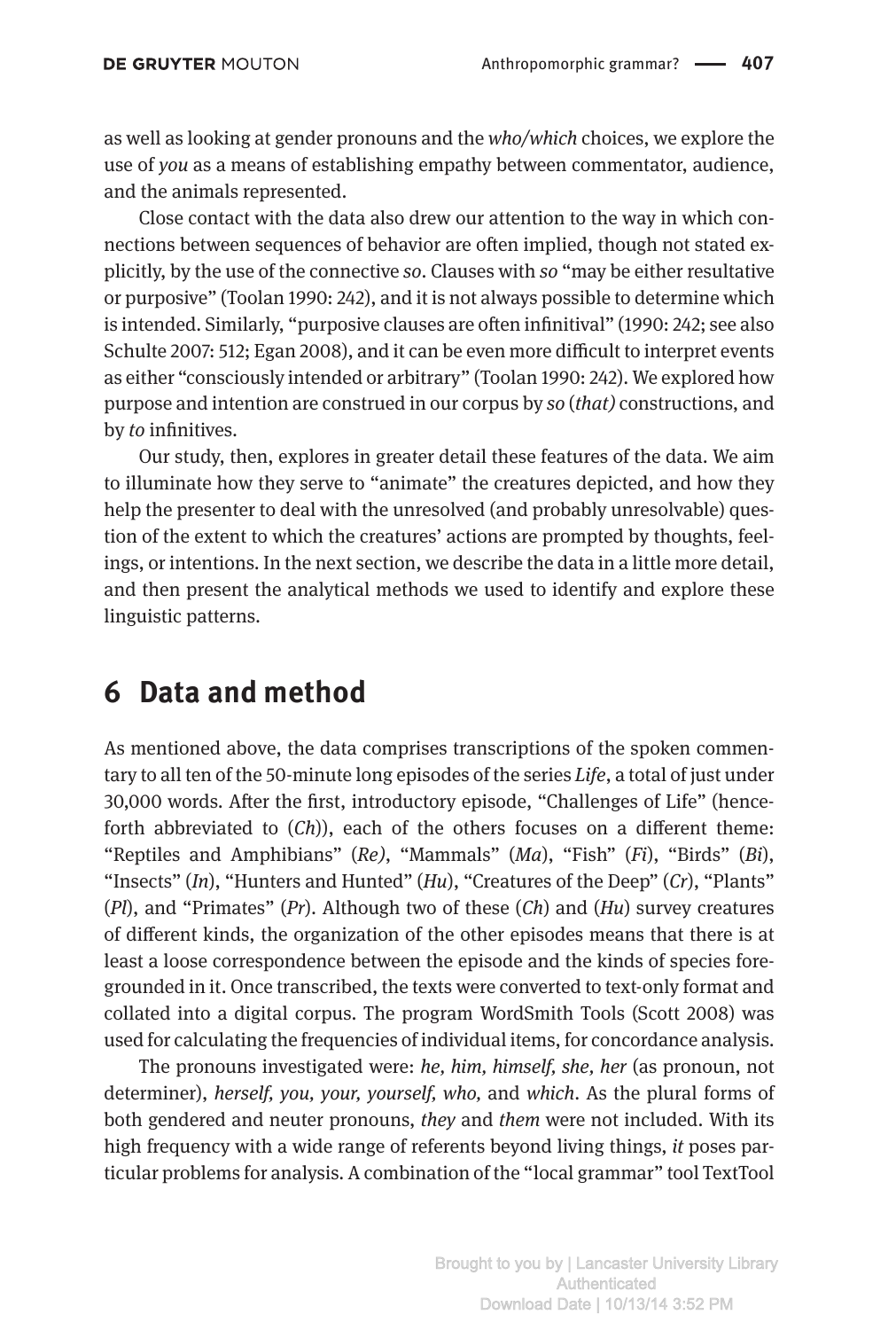(Mason 2012) and a sampling procedure facilitated the identification of some patterns in the use of *it* in this corpus. While basic quantifications generated some interesting results, we also found it necessary to look closely at the co-text of the target items. That is, we wanted to know not only which creatures warrant pronominal *s/he* rather than *it*, but also what kinds of things "she," "he," and "it" are reported as doing. Our analysis thus moves outward from the pronouns where it begins and includes the verbs of which these items are the subjects.

Since concordance programs alone are not readily able to discriminate between the many uses of either connective *so* or infinitive *to*, to analyze these we used the tagger QTag (Mason 2011) and TextTool (Mason 2012). These helped to isolate occurrences in the corpus of these items in the constructions of interest, removing, for example, *to* as preposition and *so* as intensifier, and highlighting the patterns "so  $[NP] + [VB]$   $[+. . .]$ ," such as "so he [mudskipper] digs himself a tunnel down into the mud", (*Fi*). Again, these instances were further explored to identify the patterns in which they occur.

The final stage of analysis was to review the various patterns – pronominal reference and implied intention (with *so* and *to*) – to see how they may cumulatively be involved in suggesting that the creatures so depicted are acting from desire and intention.

## **7 Results**

#### **7.1 Pronouns**

Overall, quantitative results for the gendered pronouns are summarized below, although it should be noted that these to some extent reflect the distribution of types of species represented across the ten episodes. Nevertheless, there is a clear pattern which suggests a fairly predictable "cline" from the most animate mammals (including primates) to the least animate species, depicted in "Plants" (see Figure 1).

With so many instances of *he* (111) and *she* (215), some had to be filtered out. In order to explore, initially, the kinds of things that creatures personified with gendered pronouns are depicted as doing, we focused on clauses with positive polarity and no modality. So we excluded from this data subset instances of the following kinds: passives, where the pronominal subject is not the agent of the verb; negative constructions, since these report what the creature does *not* do (e.g., "Even if he [hippo] wants to he *can't* stay much longer", (*Ch*); "she [beetle] *doesn't* seem to be in the mood", (*In*)); modal and conditional constructions, including *needs to* and *has to*, since these often denote what the creature may –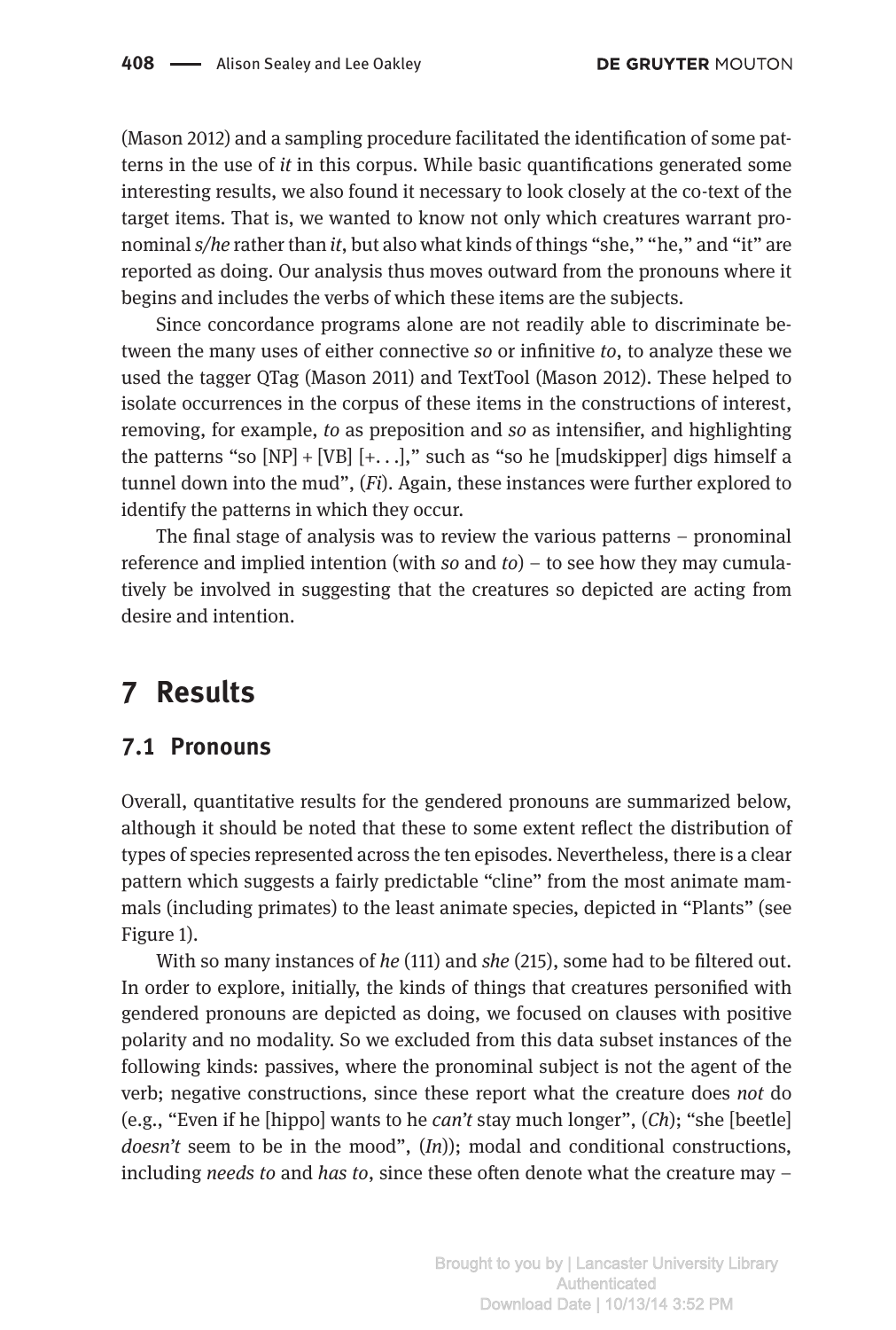

**Fig. 1:** Raw figures for pronouns by broad category of creature

but also may not – do (e.g., "Over the next two weeks, she [frog] *can* climb almost half a mile tending her young", (*Ch*); "With luck, she [cuttlefish] *will* now have a mix of offspring", (*Cr*); "if she [tiger] moves now", (*Hu*)). This excluded set contains material well worth further analysis, but we focus on the remaining data.

We classified these remaining clauses, where *he, she,* and *who* are the subjects, with reference to the actions denoted by the verbs. The creatures featured in these programs are typically, and presumably uncontentiously, depicted as doing the kinds of things which any observer of animal behavior would expect them to do: moving, eating, killing prey, and so on, and so we did not focus on these clauses further. Examples are: "He hunts ants", (*In*); "She lays an unfertilized egg", (*Ch*); "with her calf, she slowly moves towards it", (*Ch*). Likewise, relational clauses with link verbs denote neither animacy nor intention (e.g., "After her long and lonely vigil she [octopus] *is* dead", (*Fi*); "It seems he [lammergeier]'s too late", (*Bi*)). This filtering process left a remainder of 5 clauses with *who*, 17 with *he,* and 28 with *she*, in which there is more evidence of the kind of process which Halliday (2004: 260) identifies as "mental," where the active participant is a "senser" engaged in a process of "perception," "cognition," "desideration," or "emotion."

The patterns which emerge from these 50 clauses are summarized here. Results for *who* are included with those for *he* and *she*. These 50 clauses contain single instances of the following verbs: *care, dare, decide, encourage, exploit, find, focus, fool, give, guard, inspect, intrude, let, make, oblige, offer,*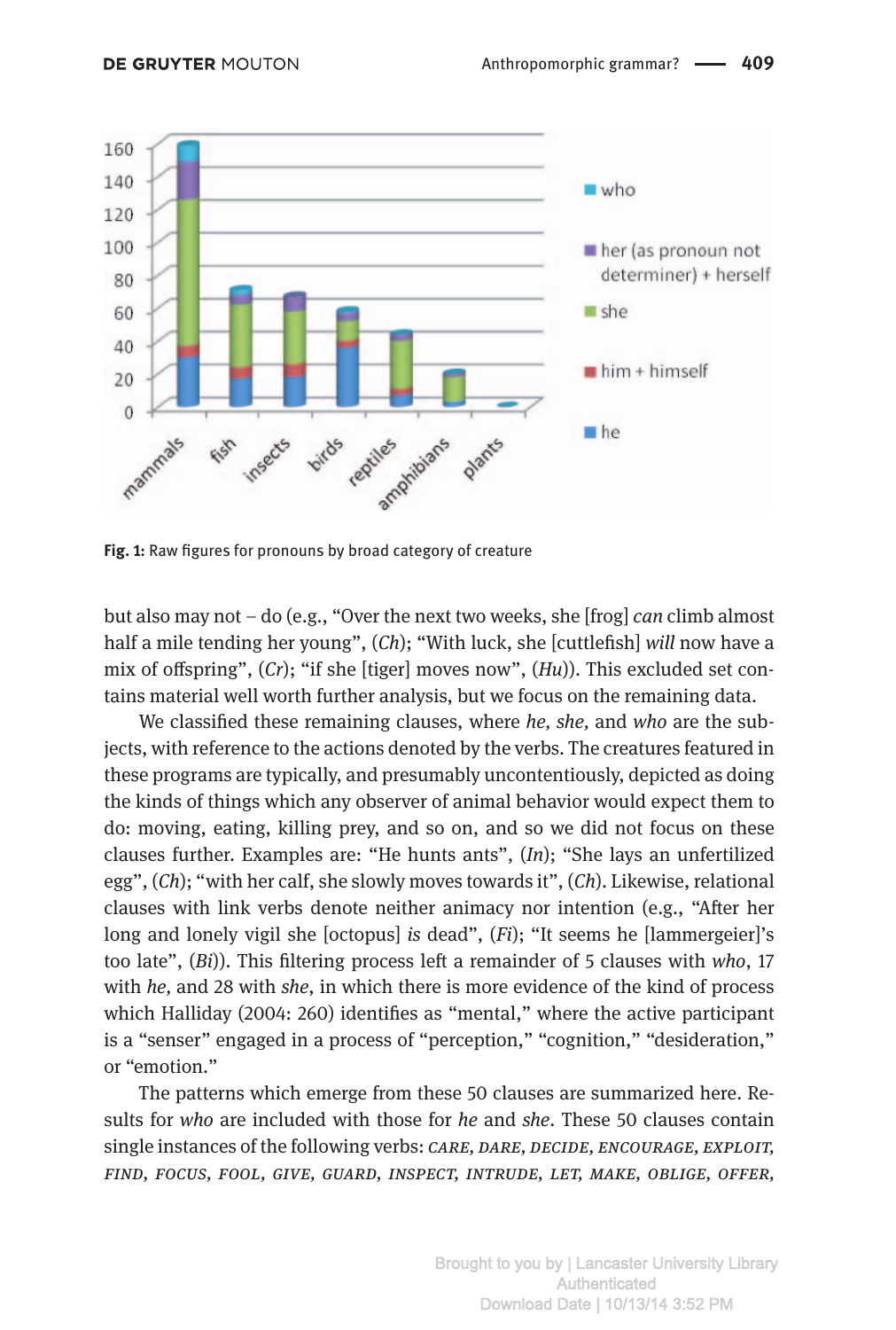*outwit, pass on, risk, sacrifice, search, set, struggle, tend, think, time, vet, want, win,* and *work.* Some of these verbs invite comment. *Give*, for example, in its "core" sense, may seem not to belong in this subset, as creatures may readily be reported as "giving" such things as food to their young, with no anthropomorphic implications. In context, however, the abstract concept denoted by the object in this clause "the best chance she can" surely does encourage us to see the octopus as capable of evaluating options and taking decisions. Similarly *set* can have a material sense (if a creature "sets" its catch on the ground, say), but this instance was "Here she [whale] sets her ambush, waiting for the seal to stray", where, again, the planning is implied as much by the object ("her ambush", including a gendered possessive) as by the verb.

The creatures which feature as the subjects of these clauses are diverse: baboon, bower bird, capuchin monkey, chameleon, cheetah, chimpanzee, clownfish, cuttlefish, damselfly, frog, garter snake, grebe, horned lizard, hummingbird, hyena, lammergeier, macaque, meerkat, mudskipper, octopus, penguin, polar bear, sea krait (snake), seal, sengi, stalk-eyed fly, whale. Some "sensory" verbs occur more than once in this subset of the data: *know, learn, look, sense,* and *watch* all occur twice; while *take* occurs three times, in the following contexts: "she takes great care of" (octopus), "she's taking a risk" (polar bear), and "she takes risks" (hyena). The most frequent verb in this subset is *have*, in its delexicalized sense, where the creature is not the subject of an explicitly human-like process, because the connotations of mental and emotional involvement come from the sequence of which *have* is the "empty" verb. These eight examples are reproduced in full in Table 1.

| <b>Creature</b>   | Clause/sentence                                            | <b>Episode</b> |
|-------------------|------------------------------------------------------------|----------------|
| whale             | Yet she has a plan                                         | (Hu)           |
| damselfly         | But now, she has the problem of laying her fertilised eggs | (ln)           |
| sea krait (snake) | But now she has a problem                                  | (Re)           |
| sea krait (snake) | she has an extraordinary solution                          | (Re)           |
| stalk-eyed fly    | He now has the right to mate with all the females nearby   | (Ch)           |
| cuttlefish        | he has another plan and it's sneaky                        | (Cr)           |
| cuttlefish        | in the end he has no choice but to fight                   | (Cr)           |
| cuttlefish        | he's got a problem                                         | (Cr)           |

**Table 1:** Mental process clauses with *have* where *he, she,* or *who* is the subject

It was found that, where *which* refers to creatures in this data, it is in their generic capacity ("those animals which have young"; "the mammal which dominates this landscape"), or where the creature in question is being depicted as prey from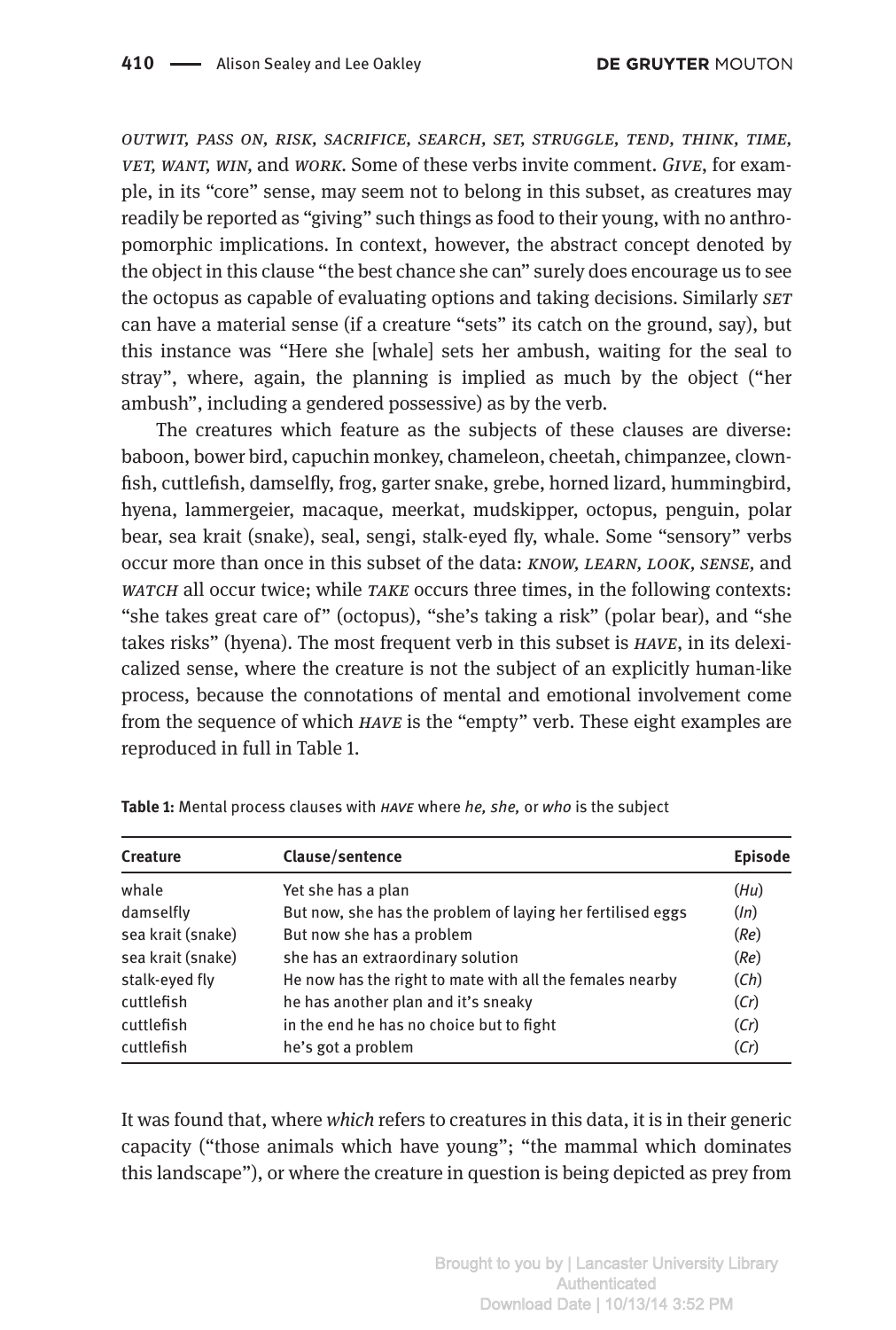the perspective of a predator ("they hunt deer, which they ambush"; "the victim, a fly, which finds the color and nectar irresistible"). Thus, *which* has the expected function, compared with *who*, of distancing the audience from the creature to which it refers (though cf. Gupta [2006: 119], who notes that, when humans talk about hunting, "personalizing an animal does not preclude hunting [it] and is not necessary for its defence"). *It*, as explained above, can have a very wide range of referents. However, it seems reasonable to assume an even distribution across all the episodes of "false hits" (in constructions such as "it's the dry season"; *it* referring to entities such as inanimate objects in the environment, "he drops it"). Any differences in the raw frequencies found in each episode should then be accounted for by the choice of gendered or neuter pronouns to refer to living things. And indeed it was found that *it* occurred most often in the program on plants, and nearly as often in "Reptiles and Amphibians," with "Birds," "Primates," and "Mammals" having the fewest instances (see Figure 2).



**Fig. 2:** Raw figures for *IT* by episode

Like *which*, *it* is also chosen for generic reference, as in "Our planet may be home to 30 million different kinds of animals and plants, each individual locked in *its* own lifelong fight for survival". Where the sex of a creature cannot be determined, *it* may be unavoidable, and this is more often the case with insects, fish, and reptiles than with birds and mammals. Examples include: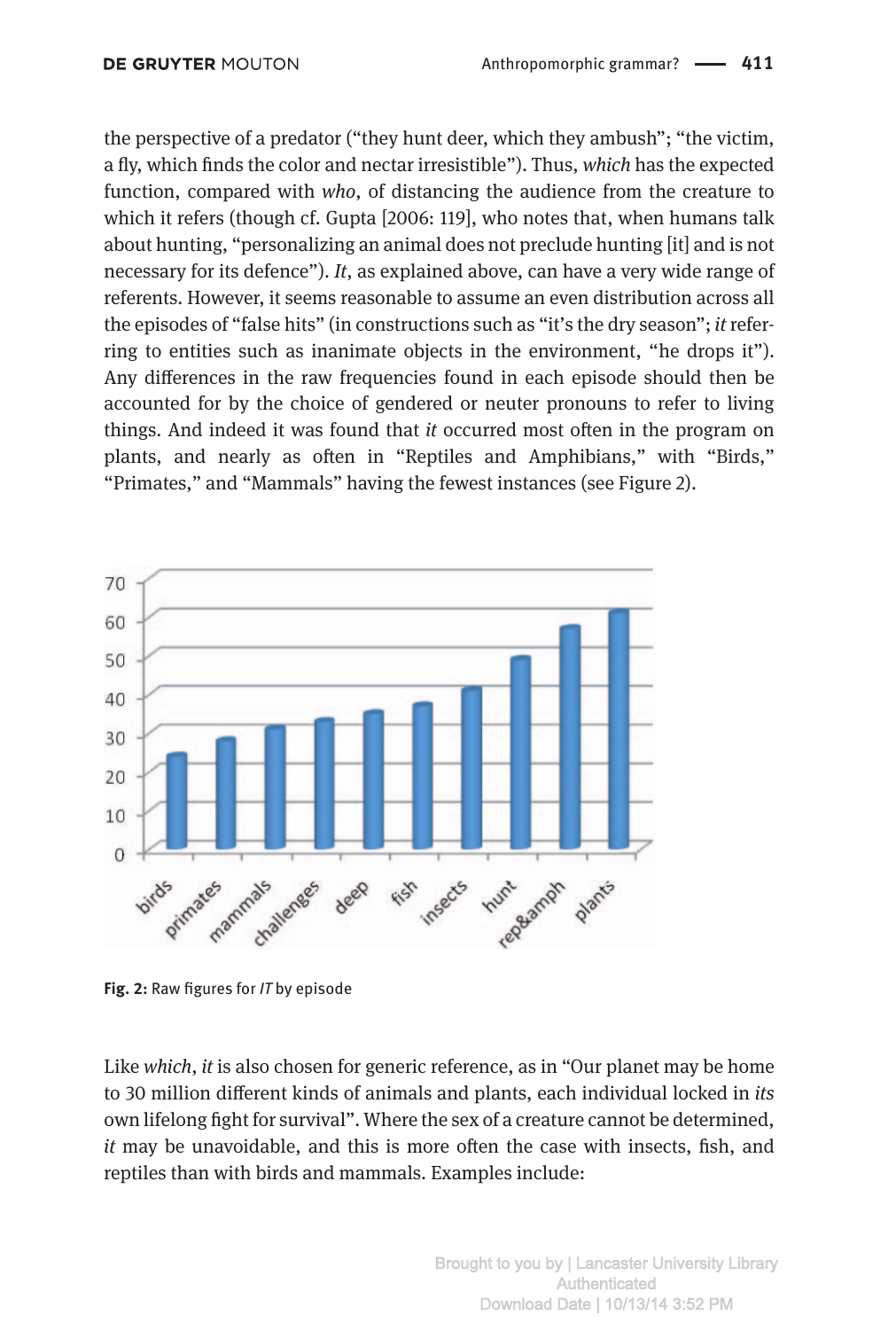- (1) *It* [chameleon] creeps towards *its* victim until just in range (*Ch*)
- (2) *Its* [jelly fish] weapons are harpoon-like cells that cover *its* tentacles (*Cr*)
- (3) As *it* feeds, the shrimp gets protection and a free ride. (*Cr*)

The verbs of which *it* is the subject are more restricted than those found with *he* and *she*, and tend to denote moving, eating, attacking others, or defending oneself. There is one instance of "it decides", in a passage where the main perspective is that of a mammal, a squirrel, whose behavior when threatened "intimidates the snake":

(4) It [the snake] decides to retreat. The mother decides that this part of the neighborhood is too dangerous and moves her young to new quarters. With luck, this may be a safer place to raise a family. (*Hu*)

One interpretation here is that it is the squirrel who perceives the predatory snake as "deciding" to retreat, as the mini-narrative encourages the audience to empathize with the squirrel's situation.

Another oblique means of aligning human and animal perspectives is through the use of the second-person pronouns, which, according to Kitagawa and Lehrer (1990: 752), can have the effect of "letting the hearer into the speaker's world view, implying that the hearer also shares the same perspective." In this corpus, there are 32 occurrences of *you*, *yourself,* and *your* combined, of which just 7 denote "you, the viewer" or "you" as human "one." Examples of these include "This is the last place you might expect to find marine life"; "Everywhere you look, there are extraordinary examples". The remainder have the pragmatic effect of inviting the audience to identify with a creature, or species, and its context. It is in these constructions that another subtle linguistic means of bridging the gap between human observer (narrator and audience) and nonhuman observed is deployed. Again, the processes in which the creatures are engaged are often presented as matters of choice, obligation, or judgment, while avoiding any explicit claim to know how the creature perceives its world. Occurrences tend to cluster together within passages of text, to maintain grammatical cohesion. Examples include:

- (5) The trouble is that exposing *yourself* inevitably makes *you* easily seen (lizard; (*Re*))
- (6) If *you* rely on the tides to expose *your* food, *you* have to work to fairly tight schedules . . . (baboon;  $(Pr)$ )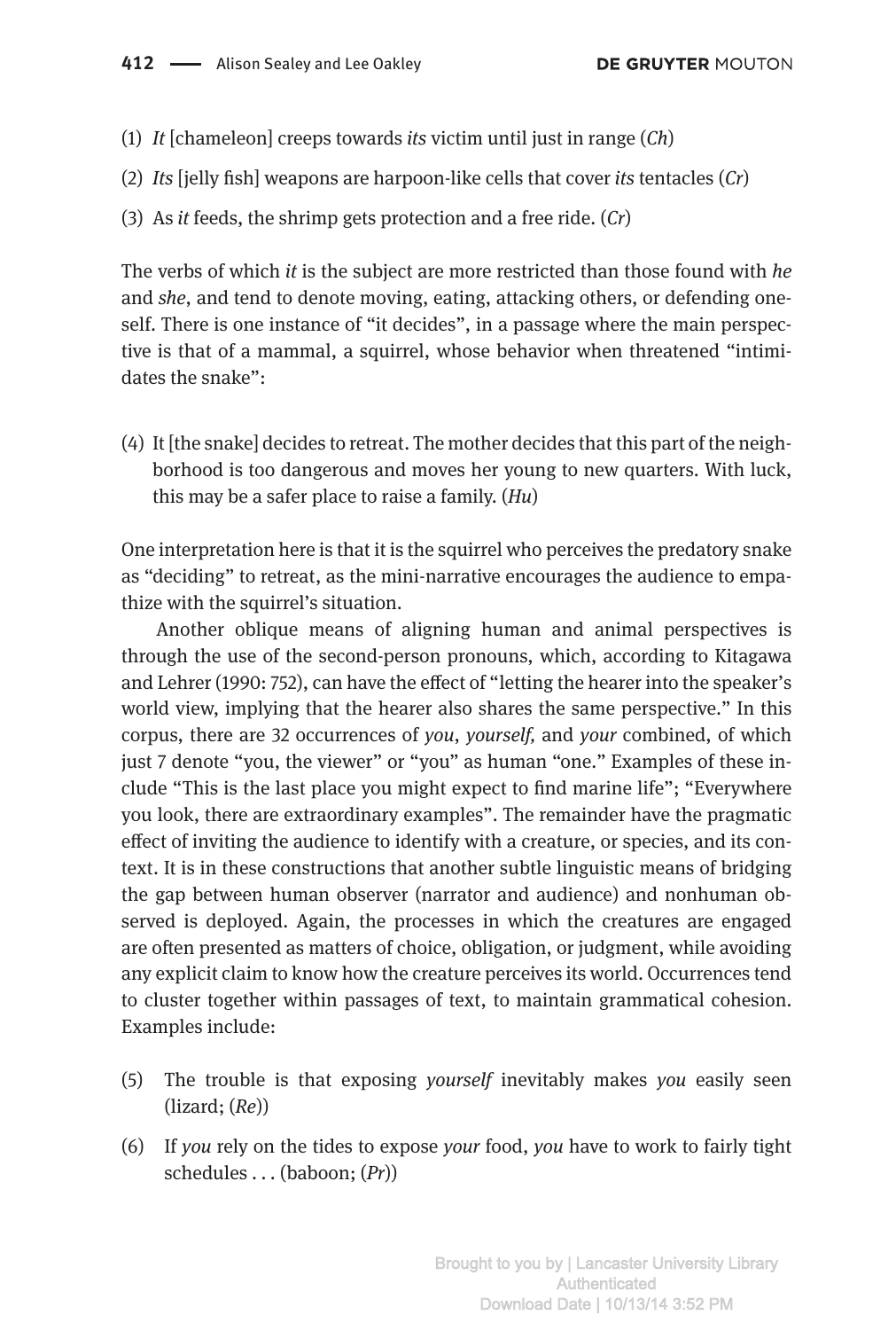- (7) Timing is an essential skill if *you*'re to harvest all the food that becomes available at one time or another around a coast (baboon; (*Pr*))
- (8) *You* should never run from what *you* can't see. *You* might just run straight into danger (deer; (*Hu*))
- (9) The technique is to reach over *your* opponent's head and hook *your* jaws under his wing cover (beetle; (*In*))
- (10) Looking after *your* eggs is an even greater challenge (snake; (*Re*))
- (11) It's easier to steal than find fruit for *yourself* (red bug; (*In*))
- (12) Having the widest eye span puts *you* at the top of the pecking order (fly; *(Ch*))

In summary, we suggest that the grammatical category of pronouns has a part to play in the "humanizing" of creatures in these texts. This occurs where the choice of gendered pronoun encourages an individualized, active, and "socially" contextualized portrayal of a creature. The effect is intensified by the interaction of the pronouns with verbs denoting evaluations, choices, and plans. Where the gendered creature is the subject of a delexicalized verb, such as *take* or *have*, the human-like processes of managing risks, problems, choices, and plans can be invoked more indirectly, as they can be by the use of second-person pronouns (and the determiner *your*), which also encourage a cognitive and affective identification by the audience with the creature in focus.

#### **7.2 The role of** *so* **and** *to*

In the analyses reported above, negative constructions were excluded, but it could be argued that such choices have a part to play in constructing a linguistic "picture" of these creatures and their potential. When we hear what a creature "doesn't" do, then possibilities are invoked, even if these remain unrealized (see Sealey and Oakley 2013). For example:

- (13) This 11-year-old female has an anvil but *can't find* a hammer (*Pr*)
- (14) The mother *doesn't know* that her hungry young are now leaving their nest in search of a better provider (*In*)

Such statements seem to come from a stance somewhere between that of the human observer and the nonhuman observed creature. While not explicitly attributing intention or understanding to the creatures, neither do they rule these out.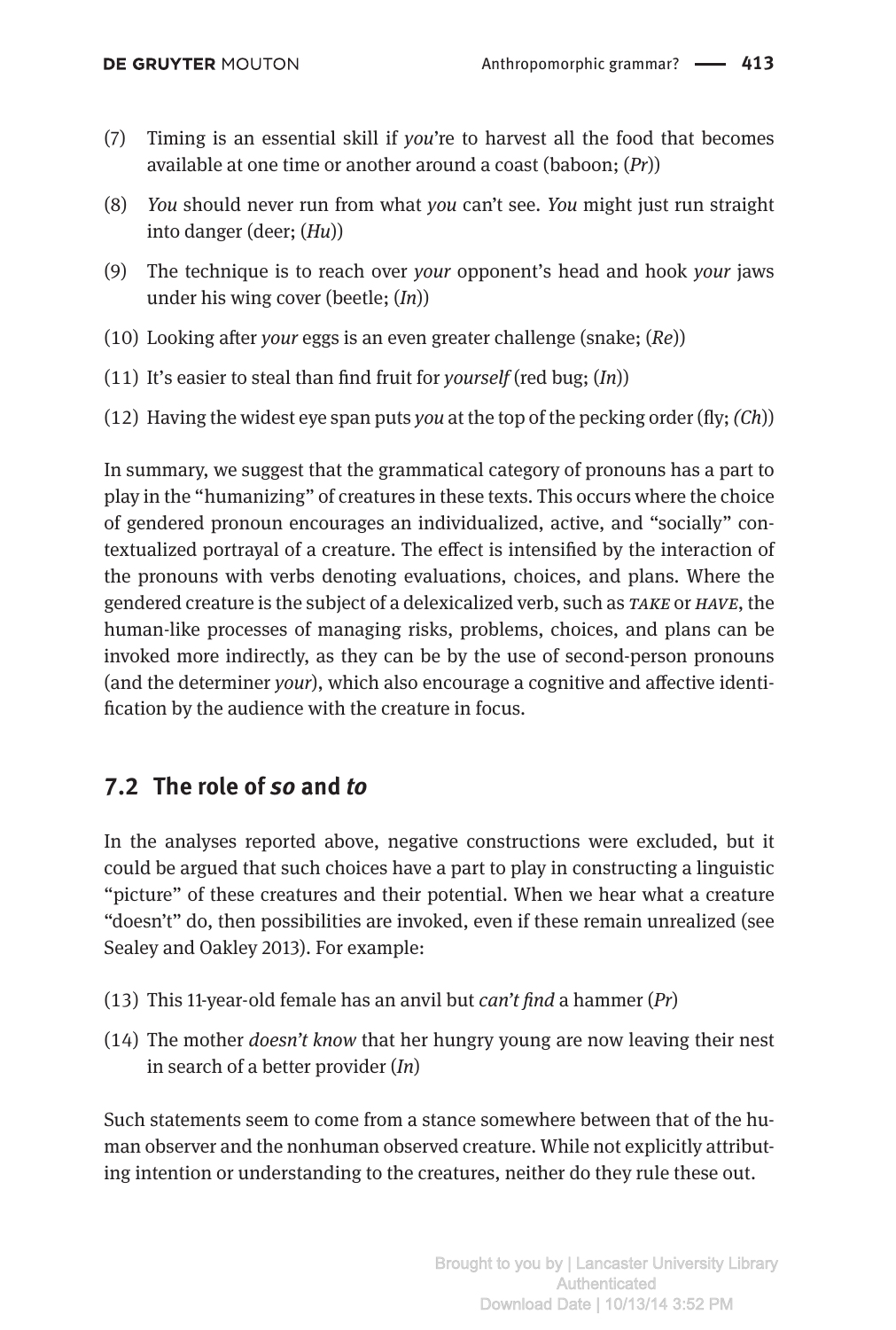A similar illocutionary force applies to the use of *so*. It functions to connect two items, often in one of the many mini-narratives found in these texts. Typically, there is a circumstance or event (I) followed by an action on the part of a creature (II); in such cases, *so* may suggest a purposive response while not explicitly crediting the creature with the capacity of decision making. There is a very subtle shading of meaning in these instances, where, at one extreme, (II) is an almost inevitable outcome of (I). For example:

- $(15)$  [Flowers are rare in this desert]  $(I)$ , so [colonies of those bees are few and far between] (II). (*In*)
- (16) [It rains almost every day] (I), so [this six-year-old has already had plenty of practice] (II). (*Pr*)

In these examples, (II) is consequent on (I) and *so* merely acts as a descriptive link. Other examples are more ambiguous, however, and active intention on the part of the creature, while not explicitly encoded, seems to be more clearly implied:

- (17) They could never find it by themselves, so their mother collects it for them (*In*)
- (18) This is her first and only brood and so she takes great care of them (*Ch*)
- (19) This new one [young meerkat] is a beginner, so he [adult meerkat] starts with something easy, how to dig for insect larvae (*Ma*)
- (20) Now the fish find that they are under attack, and so group together for safety (*Cr*)

Processes occur in a sequence; linked by *so*, the suggestion of intentions and choices may inflect the narrative, and this applies as well to infinitives. There is a wide range of constructions that include *to* + infinitive, and we do not deal here with  $[BE \text{ going} + \text{to} + \text{inf}],$  used routinely to denote the future, nor with chained verbs, such as [*start* + to + inf], where the role of the infinitive in the sequence is primarily temporal.

In the following examples, the infinitive clause is somewhat loosely connected to the preceding one. Labels for the surface structure would be  $[CLAUSE + to + inf]$ and  $[to + inf]$  + other elements} + CLAUSE]. Such structures can convey choice and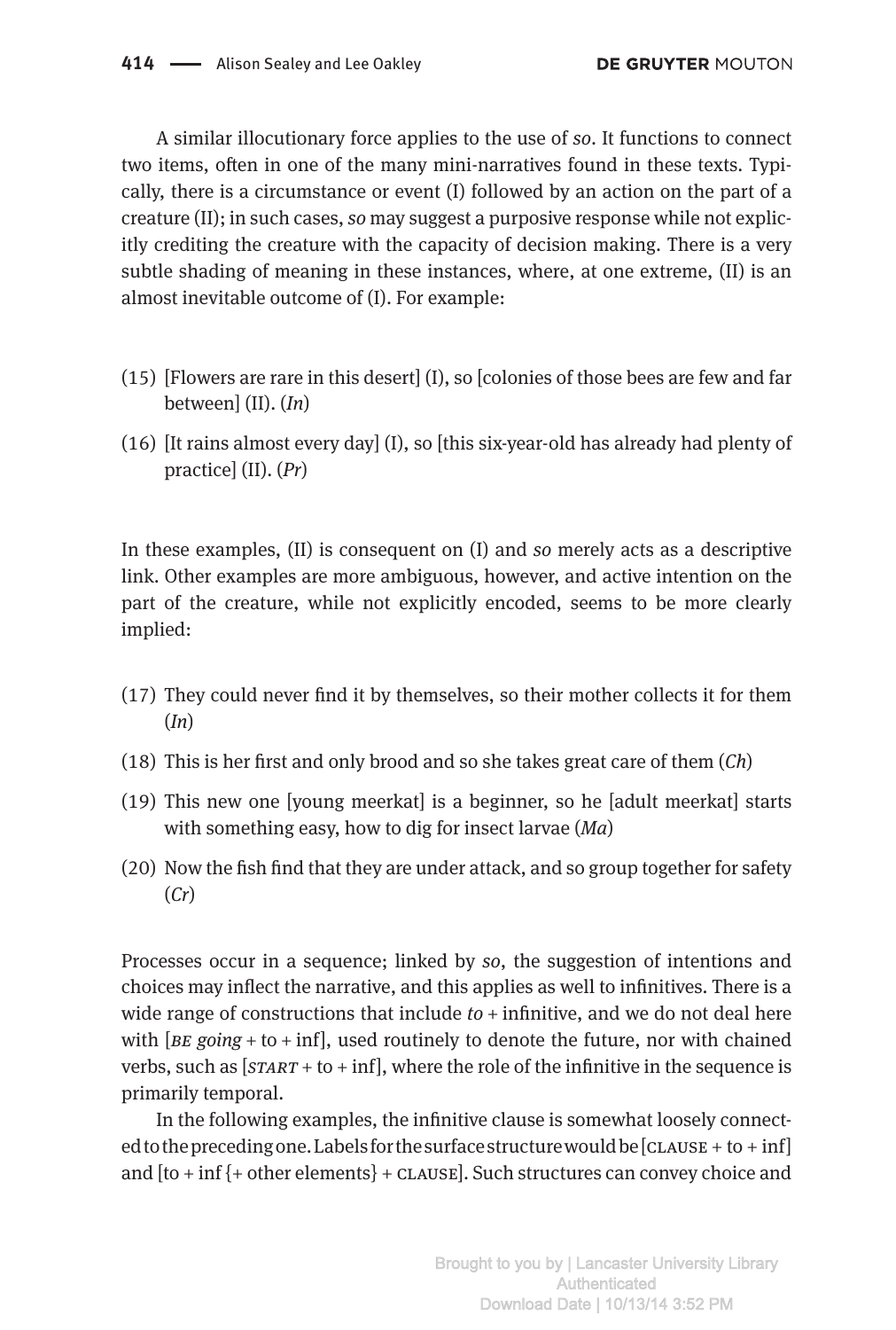intention quite forcefully, while avoiding crossing over into more explicit anthropomorphism. They include:

- (21) He [capuchin] taps them *to see* if they're ready. (*Ch*)
- (22) the squid flash red and white not only *to confuse* their prey, but also *to signal* to each other when they are about to attack (*Cr*)
- (23) *To complete* his disguise he changes color *to appear* even more like a female (*Cr*)
- (24) This is the only time she [octopus] will reproduce and *to give* her young their best chance, she sacrifices her life. (*Cr*)
- (25) Plants must have light *in order to grow* and will do anything *to get* as much as they need. (*Pl*)

And in a sentence such as the following, both  $[BE + to + inf]$  and  $[CLAUSE + to + inf]$ are combined, implying, though not stating explicitly, both an affective state and a purposive action:

(26) *Her last act of devotion* is to blow water over the eggs *to help* them hatch (*Ch*)

As can be seen, then, it is not only the more "advanced" species which can be represented as animate – and even intentional – through the deployment of this linguistic resource.

Often, as here, the audience is "introduced" to an individual representative of its kind, one which becomes the protagonist in a narrative about survival – searching for food or water, avoiding predators or rivals, securing a mate, giving birth, rearing offspring. Within such sequences, the protagonist may be described using several of the linguistic strategies identified by our analysis. Even a relatively "primitive" creature, such as a Japanese red bug, can be depicted using several of the strategies we have identified, as shown in Figure 3.

## **8 Conclusion**

As noted above, there is a growing body of work which draws attention to the way that language, not only lexically but also grammatically, both enables and constrains communication about animal behavior. Rich as it is in synonyms, the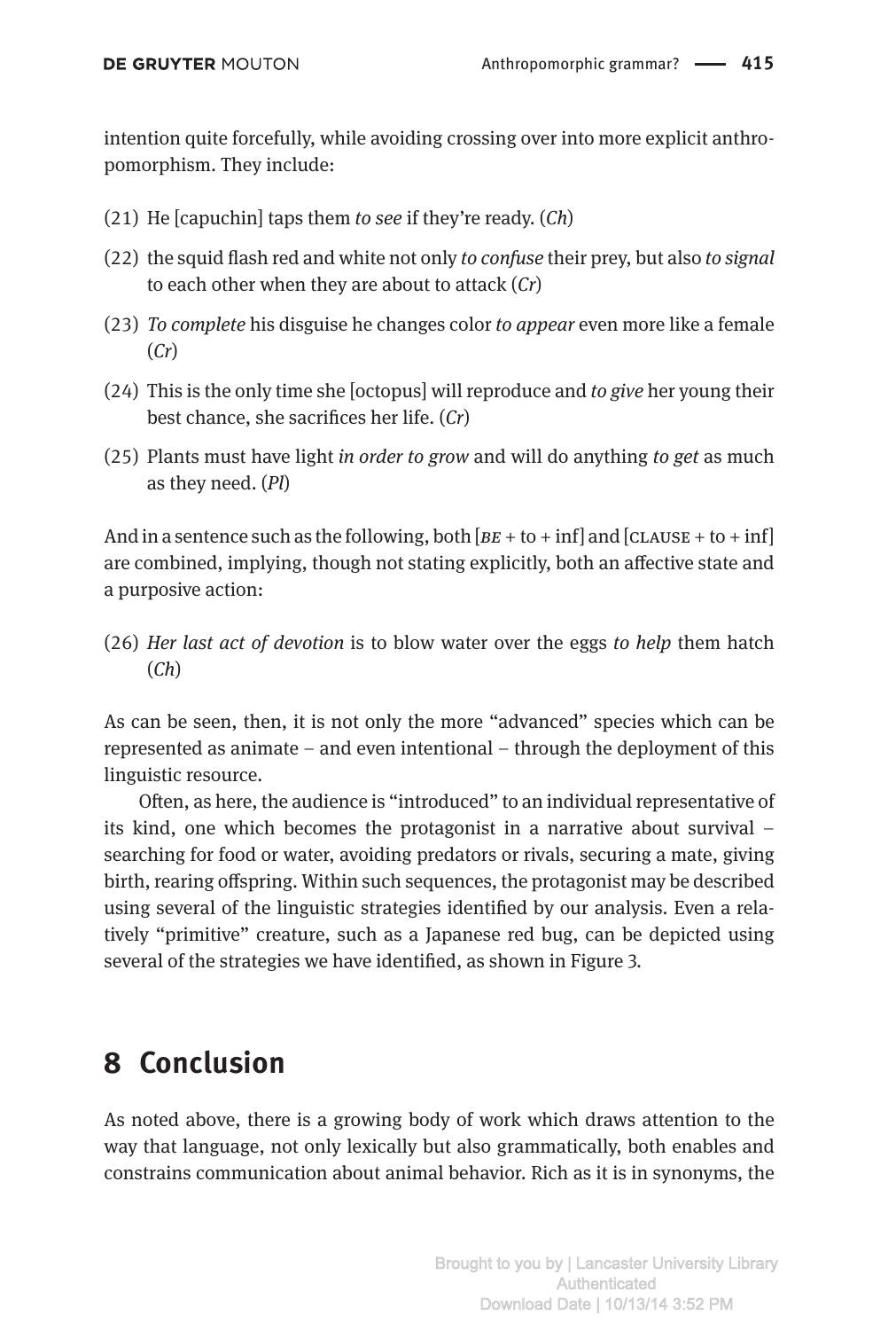They could never find it by themselves, so their mother collects it for them.

She *probes* every fruit she finds to test its ripeness, and *rejects* one after another.

This can take hours. *At last*, a *perfect* fruit. A *thief*!

It's *easier* to steal than find fruit for yourself.

For both bugs, the outcome of this *dispute* will be life-changing.

As the mother struggles to keep her *prize*, her young, back in the nest, are growing restless.

The *thief*  has won.

The mother doesn't *know* that her hungry young are now leaving their nest *in search of* a better provider.

She returns to find that her nest is empty.

**Fig. 3:** Marked-up passage from *Insects* highlighting examples of the various features presented in our analysis; single underline: gendered/2nd-person pronouns or determiners; double underline: *so* connective; broken underline: *to* + inf.; wavy underline: modals, negatives, conditionals; *italics:* other lexical choices denoting a human-like perspective

English language offers the wildlife broadcaster a wide range of options as s/he uses commentary to mediate between the television viewer and denizens of "the natural world." It is well established that these choices cannot be neutral, and that they will inevitably carry cultural and even ideological connotations.

An anonymous reviewer of an earlier version of this article asks "Can discourse analysis tell us how animals *should* be represented?" We don't claim to answer such a far-reaching query here, proposing rather that discourse analysts, broadcasters, ethologists, and audiences need to debate such questions and negotiate the answers. However, discourse analysis, which has revealed presuppositions and assumptions about so many aspects of the social world, can at least expose the difficulties associated with representing perspectives on experience other than those with which we, as human beings, are endowed. The problem in describing creatures' behavior may be less anthropomorphism – as we are pulled toward encoding the behavior of fish, birds, insects, and even plants as though what they are doing is what we would do, to be described in largely the same terms – and more the limitations of anthropocentrism. "If a lion could speak, we could not understand him," says Wittgenstein (1958: 223), and we probably cannot hope to know what kinds of motivation, perception, and intention are associated with the observable behavior of the creatures featured in *Life*. Not only the lexical, but also the grammatical resources available to us inevitably construe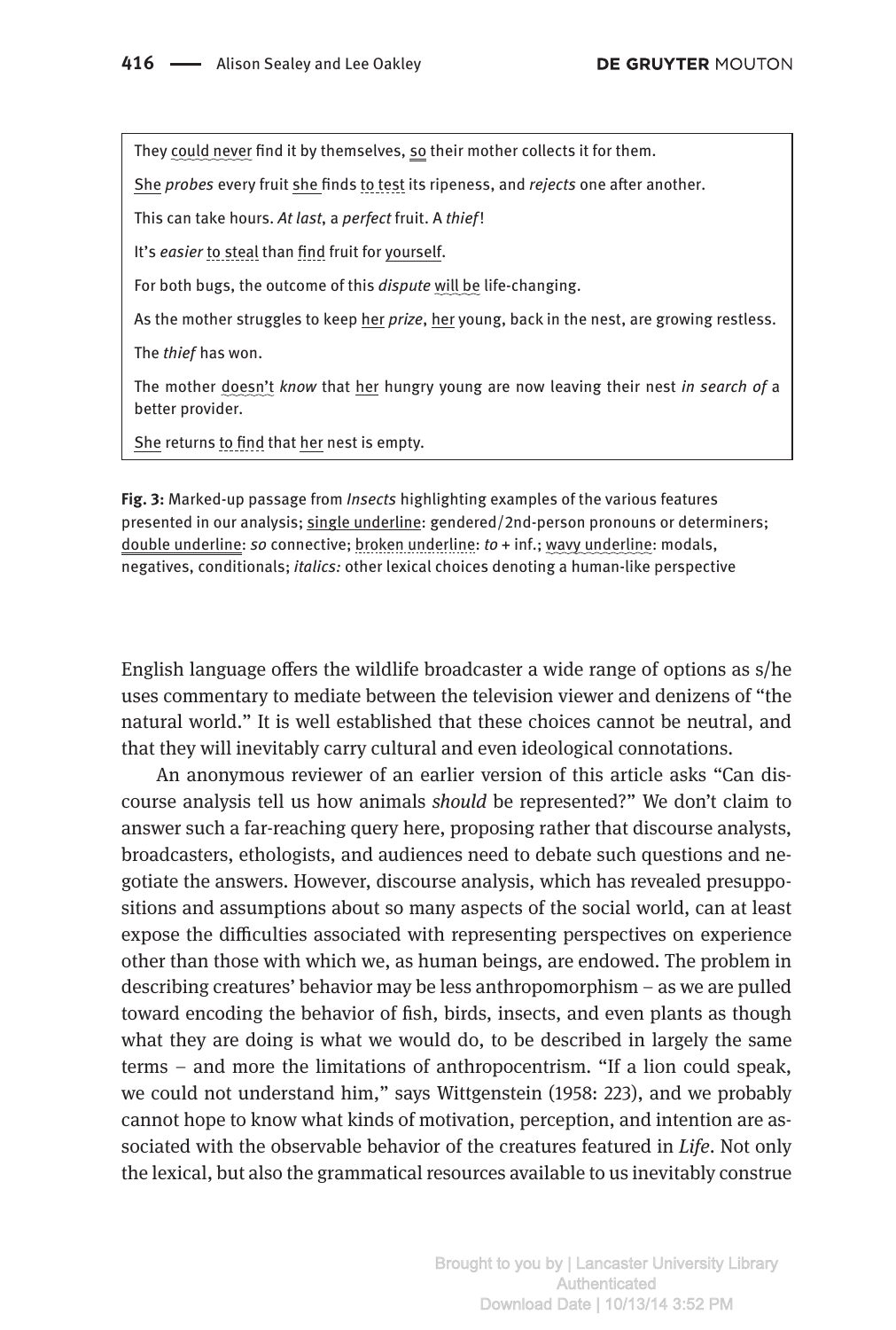our experience in particular ways, and these derive from our own means of knowing and experiencing the world, which is from a human perspective.

Nevertheless, an engagement with the issues we raise here obliges us to focus on the "lens" of linguistic construal, thus drawing attention to the "empathy hierarchy" (Langacker 1991) from which we habitually perceive the world and our fellow creatures. Recognizing – and even exploring ways of overcoming – the limitations of our human perceptions is surely a goal worth pursuing. Yet, if there is a mismatch between what these creatures experience and how we describe it, perhaps this is because ultimately language itself cannot be disconnected from the species responsible for  $it - us$ .

#### **Acknowledgments**

The authors would like to thank Guy Cook, Greg Myers, Charles Owen and two anonymous referees for their constructive comments on earlier versions of this paper.

#### **References**

- Allen, Colin & Marc D. Hauser. 1991. Concept attribution in nonhuman animals: Theoretical and methodological problems in ascribing complex mental processes. *Philosophy of Science* 58(2). 221–240.
- Asquith, Pamela J. 2011. Of bonds and boundaries: What is the modern role of anthropomorphism in primatological studies? *American Journal of Primatology* 73(3). 238–244.
- Attenborough, David. 1982. Introduction. In Peter Bale (ed.), *Wild life through the camera*, London: Crown.
- Bekoff, Marc. 2003. *Minding animals: Awareness, emotions, and heart*. Oxford: Oxford University Press.
- Boakes, Robert. 2001. Images of animals: Anthropomorphism and animal mind (Review). *Journal of the History of the Behavioral Sciences* 37. 396–398.
- Bousé, Derek. 2000. *Wildlife films*. Philadelphia: University of Pennsylvania Press.
- Bousé, Derek. 2003. False intimacy: close-ups and viewer involvement in wildlife films. *Visual Studies* 18(2). 123–132.
- Chris, Cynthia. 2006. *Watching wildlife*. Minneapolis: University of Minnesota Press.

Crowther, Barbara. 1999. The birds and the bees: Narratives of sexuality in television natural history programs. In Debbie Epstein & James T. Sears (eds.), *A dangerous knowing: Sexuality, pedagogy and popular culture*, 43–58. London: Continuum.

Crowther, Barbara & Dick Leith. 1995. Feminism, language and the rhetoric of television wildlife programmes. In Sara Mills (ed.), *Language and gender: Interdisciplinary perspectives*, 207–225. Harlow: Longman.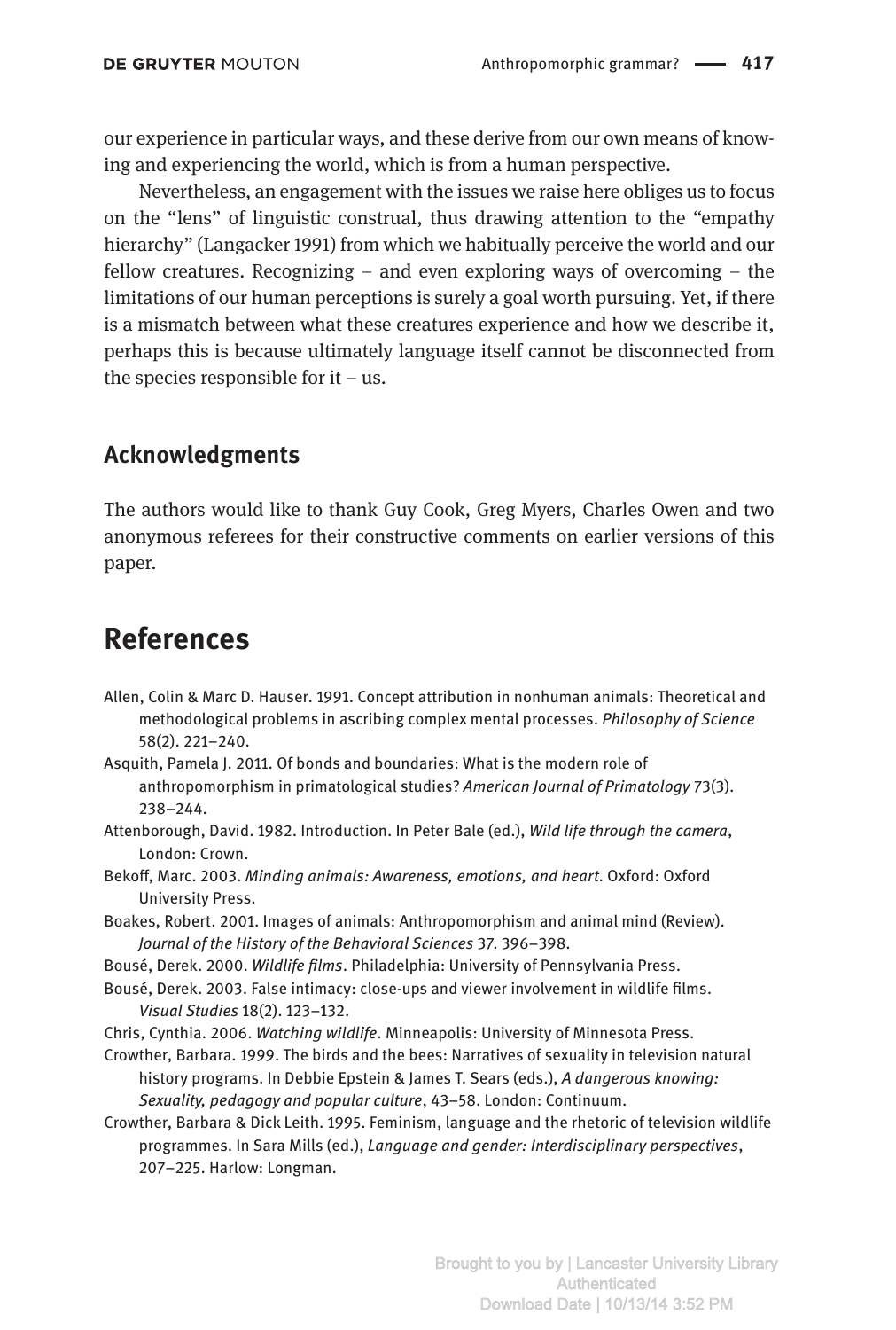Davidse, Kristin. 1992. Transitivity/ergativity: The Janus-headed grammar of actions and events. In Martin Davies & Louise Ravelli (eds.), *Advances in systemic linguistics: Recent theory and practice,* 105–166. London: Pinter.

Dingwall, Robert & Meryl Aldridge. 2006. Television wildlife programming as a source of popular scientific information: A case study of evolution. *Public Understanding of Science* 15. 131–152.

Dunayer, Joan. 2003. English and speciesism. *English Today* 19(1). 61–62.

Egan, Thomas. 2008. *Non-finite complementation: A usage-based study of infinitive and -ing clauses in English*. Amsterdam & New York: Rodopi.

- Elliot, Nils L. 2001. Signs of anthropomorphism: The case of natural history television documentaries. *Social Semiotics* 11(3). 289–305.
- Gilquin, Gaëtanelle and Jacobs, George M. 2006. Elephants who marry mice are very unusual: the use of the relative pronoun who with nonhuman animals. *Society & Animals* 14(1). 79–105.
- Goatly, Andrew. 2002. The representation of nature on the BBC World Service. *Text* 22(1). 1–27.
- Goatly, Andrew. 2006. Humans, animals, and metaphors. *Society & Animals* 14(1). 15–37.
- Griffin, Donald R. 2001. *Animal minds: Beyond cognition to consciousness*. Chicago: University of Chicago Press.
- Gupta, Andrea F. 2006. Foxes, hounds, and horses: Who or which? *Society & Animals* 14(1). 107–128.
- Halliday, Michael A. K. 2004. *An introduction to functional grammar*, 3rd edn. London: Arnold.

Horak, Jan-Christopher. 2006. Wildlife documentaries: From classical forms to reality TV. *Film History: An International Journal* 18(4). 459–475.

- Hunston, Susan & Gill Francis. 2000. *Pattern grammar: A corpus-driven approach to the lexical grammar of English*. Amsterdam & Philadelphia: John Benjamins.
- Jacobs, George M. and Stibbe, Arran. 2006. Guest editors' introduction: animals and language. *Society & Animals* 14(1). 1–7.
- Keeton, William T. 1967. *Biological science*. New York: W.W. Norton.
- Kemmerer, Lisa A. 2006. Verbal activism: "Anymal". *Society & Animals* 14(1). 9–14.
- Kennedy, John S. 1992. *The new anthropomorphism*. Cambridge: Cambridge University Press.
- Keulartz, Jozef & Cor van der Weele. 2008. Framing and reframing in invasion biology. *Configurations* 16(1). 93–115.
- Kimler, William C. 2000. Reading Morgan's canon: Reduction and unification in the forging of a science of the mind. *American Zoologist* 40(6). 853–861.

King, Margaret J. 1996. The audience in the wilderness: The Disney nature films. *Journal of Popular Film and Television* 24(2). 60–68.

- Kitagawa, Chisato & Adrienne Lehrer. 1990. Impersonal uses of personal pronouns. *Journal of Pragmatics* 14. 739–759.
- Langacker, Ronald W. 1991. *Foundations of cognitive grammar*. *Vol. II Descriptive application*. Stanford, CA: Stanford University Press.
- Léon, Bienvenido. 2005. Science communication techniques in television documentaries: A study of the work of David Attenborough. In Nigel Sanitt (ed.), *Motivating science: Science communication from a philosophical, educational and cultural perspective*, 13–28. Luton: Pantaneto Press.
- Lucy, John. 1992. *Grammatical categories and cognition: A case study of the linguistic relativity hypothesis*. Cambridge: Cambridge University Press.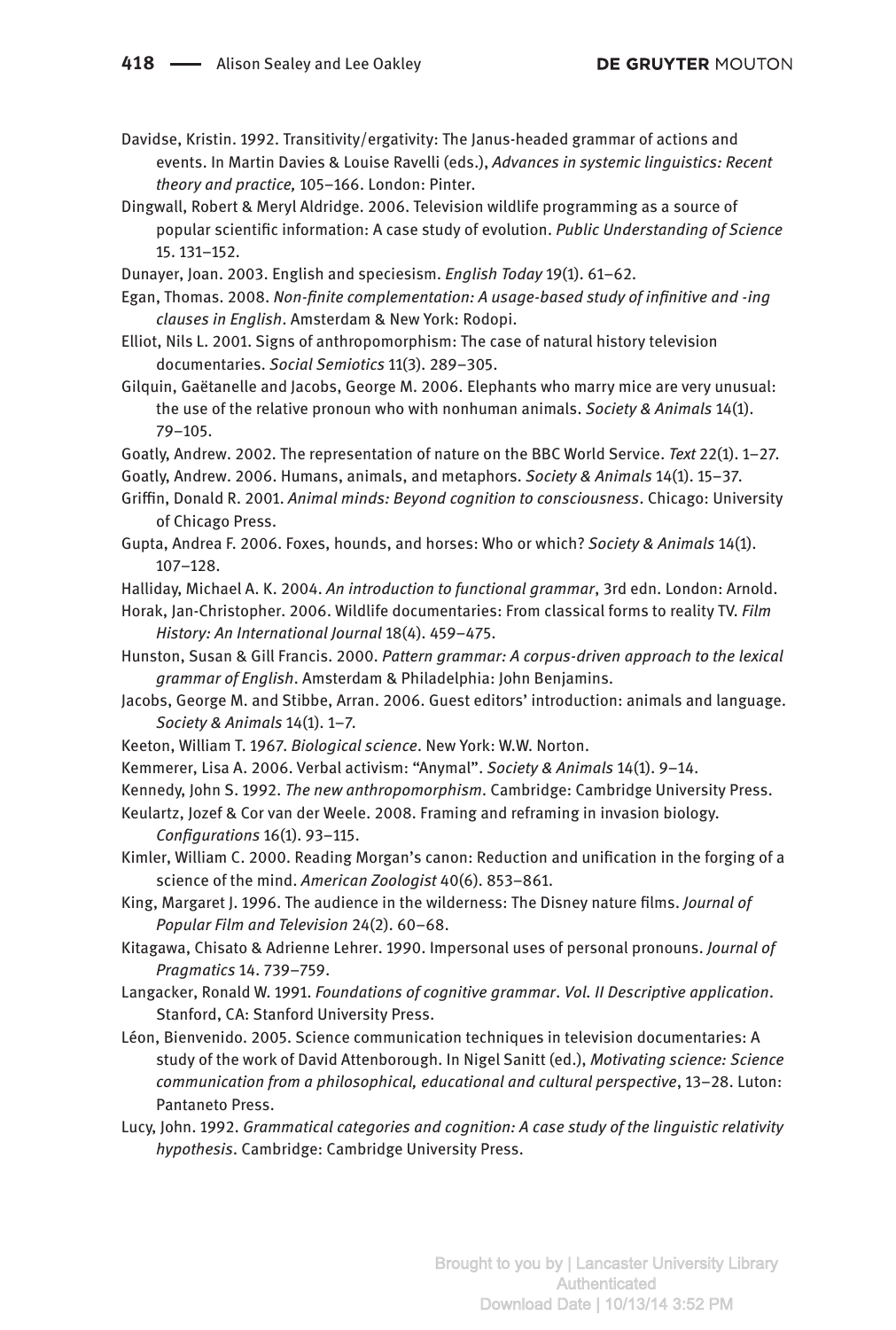Mason, Oliver. 2011. QTag. Birmingham. http://phrasys.net/uob/om/software (accessed 15 February 2012).

Mason, Oliver. 2012. TextTool. Under development.

Myers, Greg & Sofia Lampropoulou. 2012. Impersonal *you* and stance-taking in social research interviews. *Journal of Pragmatics* 44(10). 1206–1218.

Schulte, Kim. 2007. What causes adverbial infinitives to spread? Evidence from romance. *Language Sciences* 29(4). 512–537.

Scott, Mike. 2008. *WordSmith tools*. Liverpool: Lexical Analysis Software.

Sealey, Alison and Oakley, Lee. 2013. Why did the Canada goose cross the sea? Accounting for the behaviour of wildlife in the documentary series *Life*. *International Journal of Applied Linguistics*. Online early access DOI: 10.1111/ijal.12007.

Siegel, Sarita. 2005. Reflections on anthropomorphism in *The Disenchanted Forest*. In Lorraine Daston & Gregg Mitman (eds.), *Thinking with animals: New perspectives on anthropomorphism*, 196–222. New York: Columbia University Press.

Sober, Elliott. 2005. Comparative psychology meets evolutionary biology. In Lorraine Daston & Gregg Mitman (eds.), *Thinking with animals: New perspectives on anthropomorphism*, 85–99. New York: Columbia University Press.

Stibbe, Arran. 2001. Language, power and the social construction of animals. *Society & Animals* 9. 145–161.

Stibbe, Arran. 2003. As charming as a pig: The discursive construction of the relationship between pigs and humans. *Society & Animals* 11(4). 375–392.

Stubbs, Michael. 2004. Language corpora. In Alan Davies & Catherine Elder (eds.), *The handbook of applied linguistics*, 106–132. Oxford: Blackwell.

Tinbergen, Niko. 1963. On aims and methods of ethology. *Zeitschrift für Tierpsychologie* 20. 410–433.

Tolman, Edward C. 1935. Psychology versus immediate experience. *Philosophy of Science* 2(3). 356–380.

Toolan, Michael. 1990. *The stylistics of fiction: A literary-linguistic approach*. London: Routledge.

Watson, John B. 1913. Psychology as the behaviorist views it. *Psychology and Behavior* 20(2). 158–177.

Wierzbicka, Anna. 1996. *Semantics: Primes and universals*. Oxford: Oxford University Press.

Wierzbicka, Anna. 2004. Conceptual primes in human languages and their analogues in animal communication and cognition. *Language Sciences* 26(5). 413–441.

Wittgenstein, Ludwig. 1958. *Philosophical investigations*. New York: Macmillan.

Wynne, Clive D. L. 2007. What are animals? Why anthropomorphism is still not a scientific approach to behavior. *Comparative Cognition and Behavior Reviews* 2. 125–135.

Yamamoto, Mutsumi. 1999. *Animacy and reference: A cognitive approach to corpus linguistics*. Amsterdam & Philadelphia: John Benjamins.

Yamamoto, Mutsumi. 2006. *Agency and impersonality: Their linguistic and cultural manifestations*. Amsterdam & Philadelphia: John Benjamins.